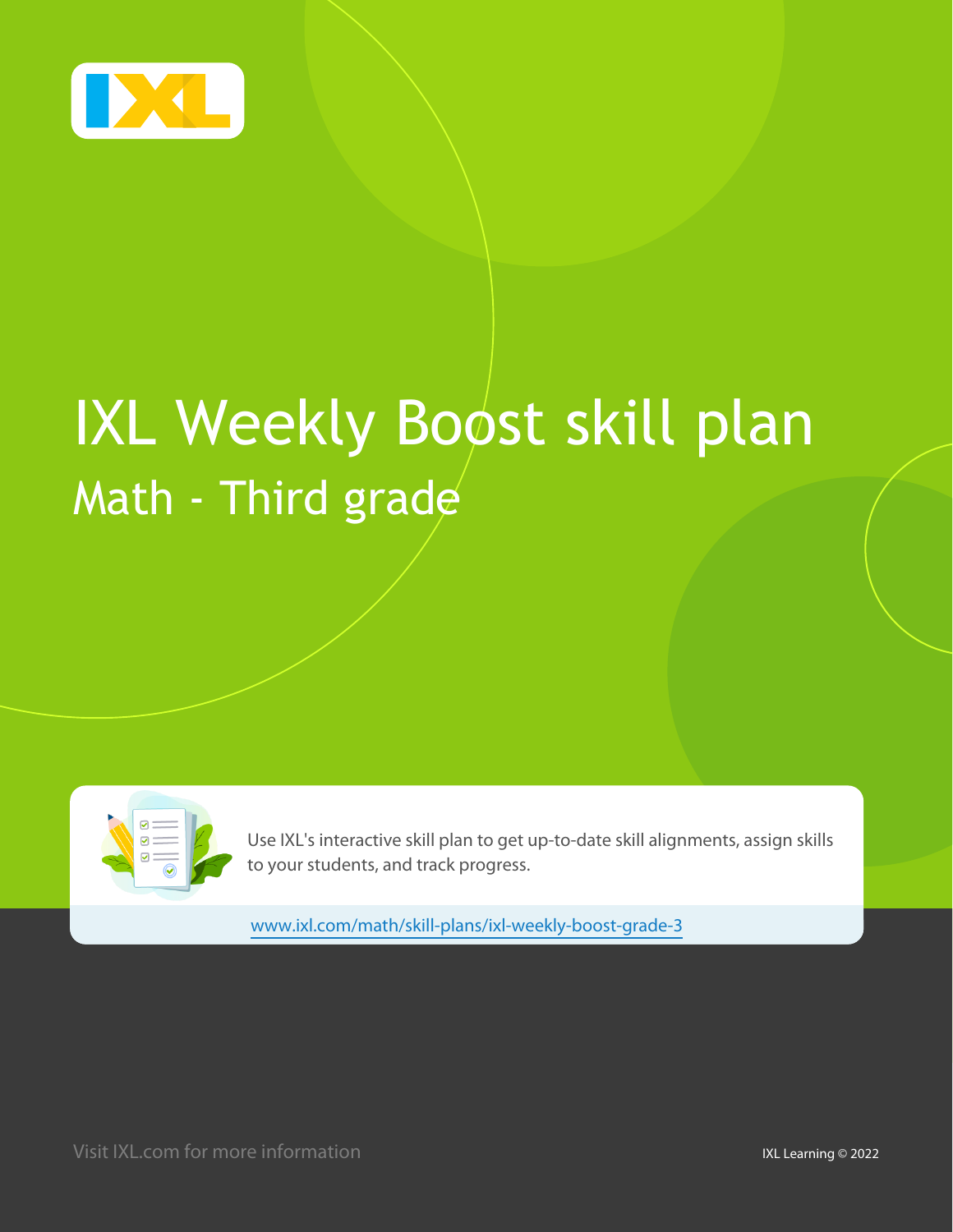

#### Place values and rounding

| <b>Day</b> | <b>IXL skills</b>                                                                                      |
|------------|--------------------------------------------------------------------------------------------------------|
| Day 1      | 1. Value of a digit DHS<br>2. Convert between place values U7F                                         |
| Day 2      | 1. Convert from expanded form 8MP<br>2. Convert between standard and expanded<br>form 2GS              |
| Day 3      | 1. Round using a number line: nearest ten or<br>hundred 6ST<br>2. Rounding: nearest ten or hundred Q65 |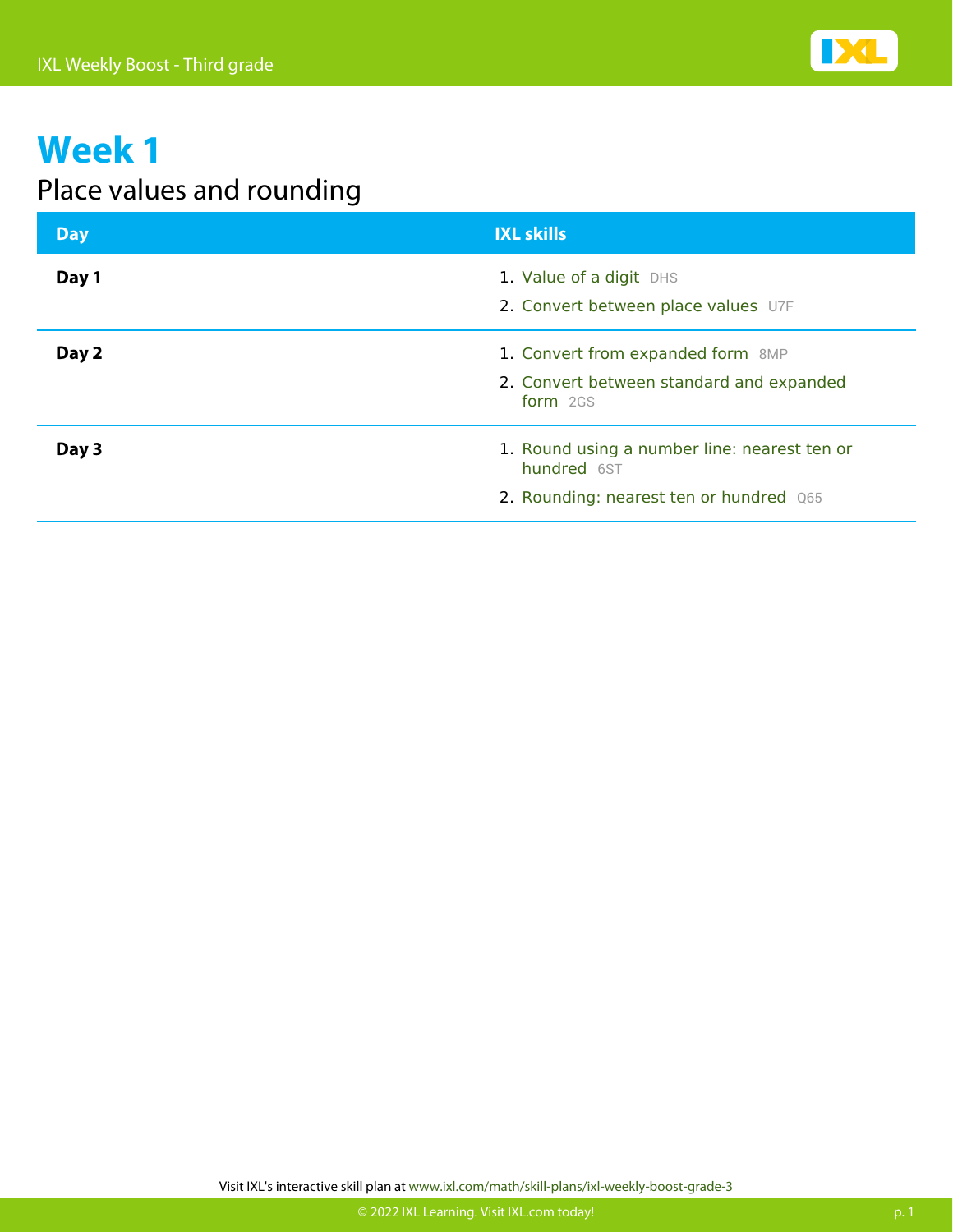

#### Comparing and addition

| Day   | <b>IXL skills</b>                                              |
|-------|----------------------------------------------------------------|
| Day 1 | 1. Rounding KMD<br>2. Compare numbers 56H                      |
| Day 2 | 1. Which number is greatest/least? UG2<br>2. Order numbers X92 |
| Day 3 | 1. Properties of addition NY2<br>2. Add using properties KYA   |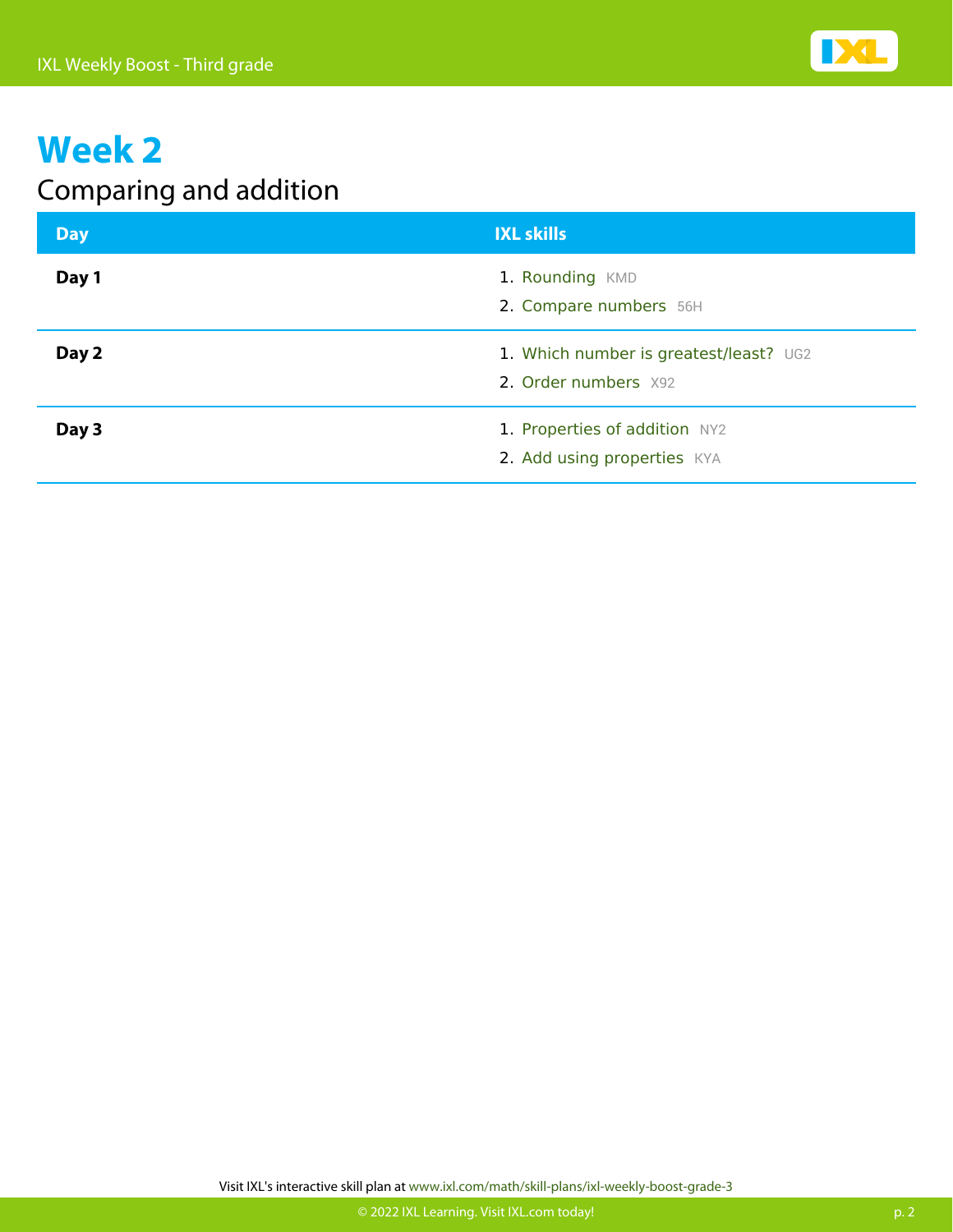#### Addition

| <b>Day</b> | <b>IXL skills</b>                                                                               |
|------------|-------------------------------------------------------------------------------------------------|
| Day 1      | 1. Use compensation to add: up to three digits H7K<br>2. Add two numbers up to three digits E83 |
| Day 2      | 1. Add two numbers up to three digits: word<br>problems QU2                                     |
|            | 2. Complete the addition sentence: up to three<br>digits D69                                    |
| Day 3      | 1. Complete the equation using properties of<br>addition CGS                                    |
|            | 2. Balance addition equations: up to three<br>digits 7PE                                        |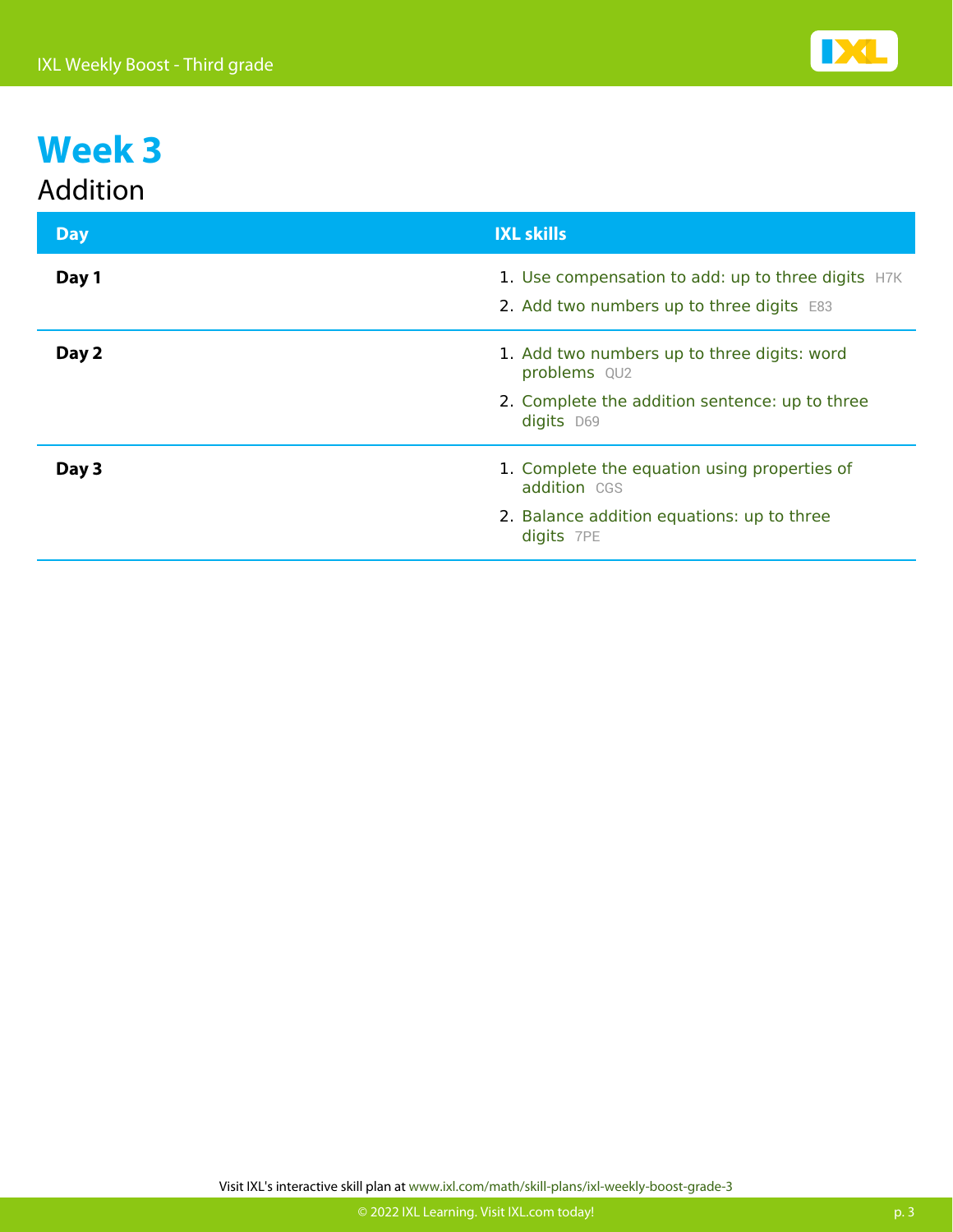

#### Addition and subtraction

| <b>Day</b> | <b>IXL skills</b>                                                                                                                                 |
|------------|---------------------------------------------------------------------------------------------------------------------------------------------------|
| Day 1      | 1. Add three numbers up to three digits each GSY<br>2. Add three numbers up to three digits each: word<br>problems NPU                            |
| Day 2      | 1. Addition up to three digits: fill in the missing<br>digits LYB<br>2. Addition patterns over increasing place<br>values 5RG                     |
| Day 3      | 1. Subtract numbers up to three digits EHT<br>2. Subtract numbers up to three digits: word<br>problems K88<br><b>3. Subtract across zeros</b> 93U |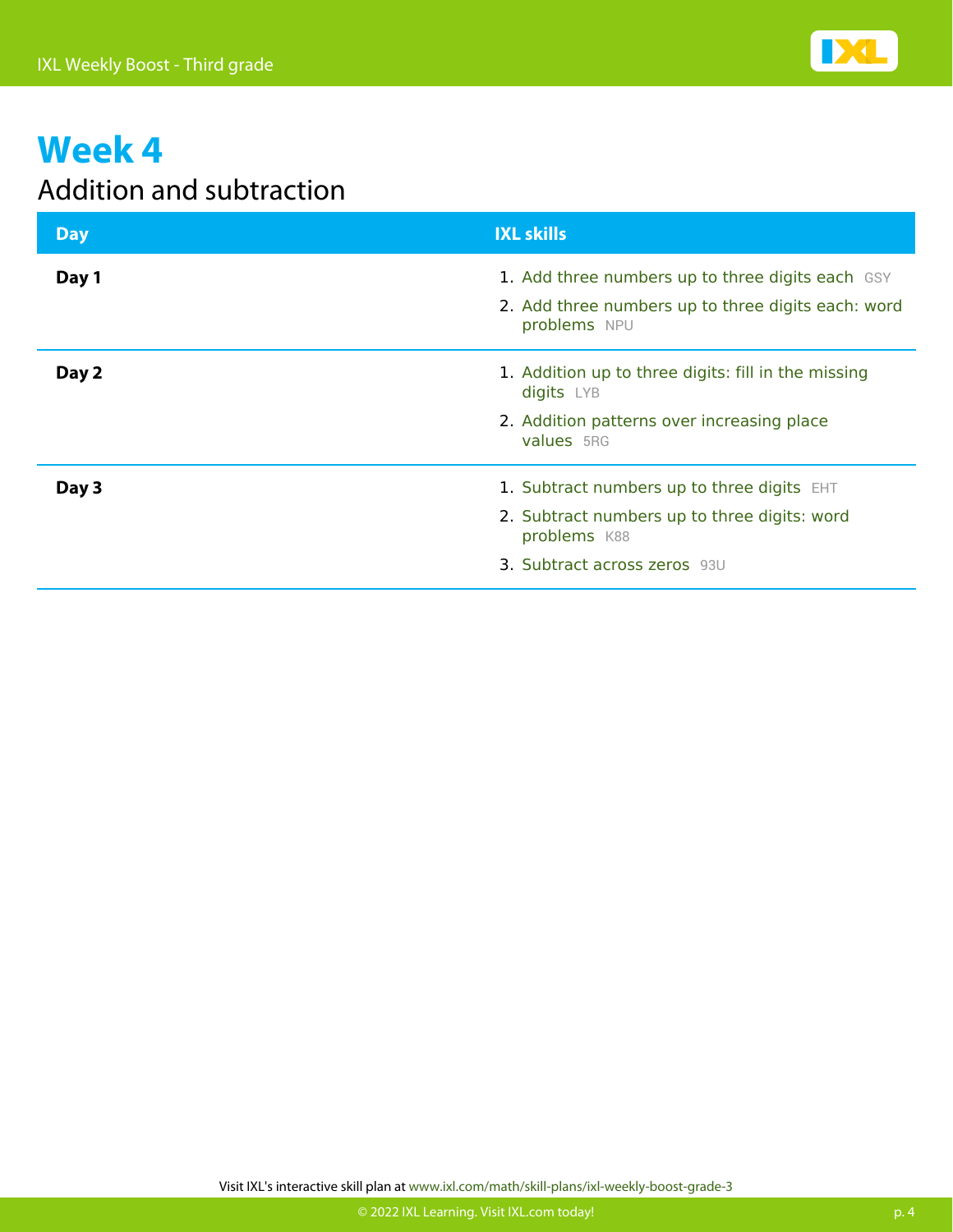

#### Addition and subtraction

| <b>Day</b> | <b>IXL skills</b>                                               |
|------------|-----------------------------------------------------------------|
| Day 1      | 1. Complete the subtraction sentence: up to three<br>digits MD8 |
|            | 2. Addition and subtraction word problems XSH                   |
| Day 2      | 1. Balance subtraction equations: up to three<br>digits 8VK     |
|            | 2. Two-step addition and subtraction word<br>problems CBA       |
| Day 3      | 1. Subtraction patterns over increasing place<br>values VKD     |
|            | 2. Add and subtract data from tables HX2                        |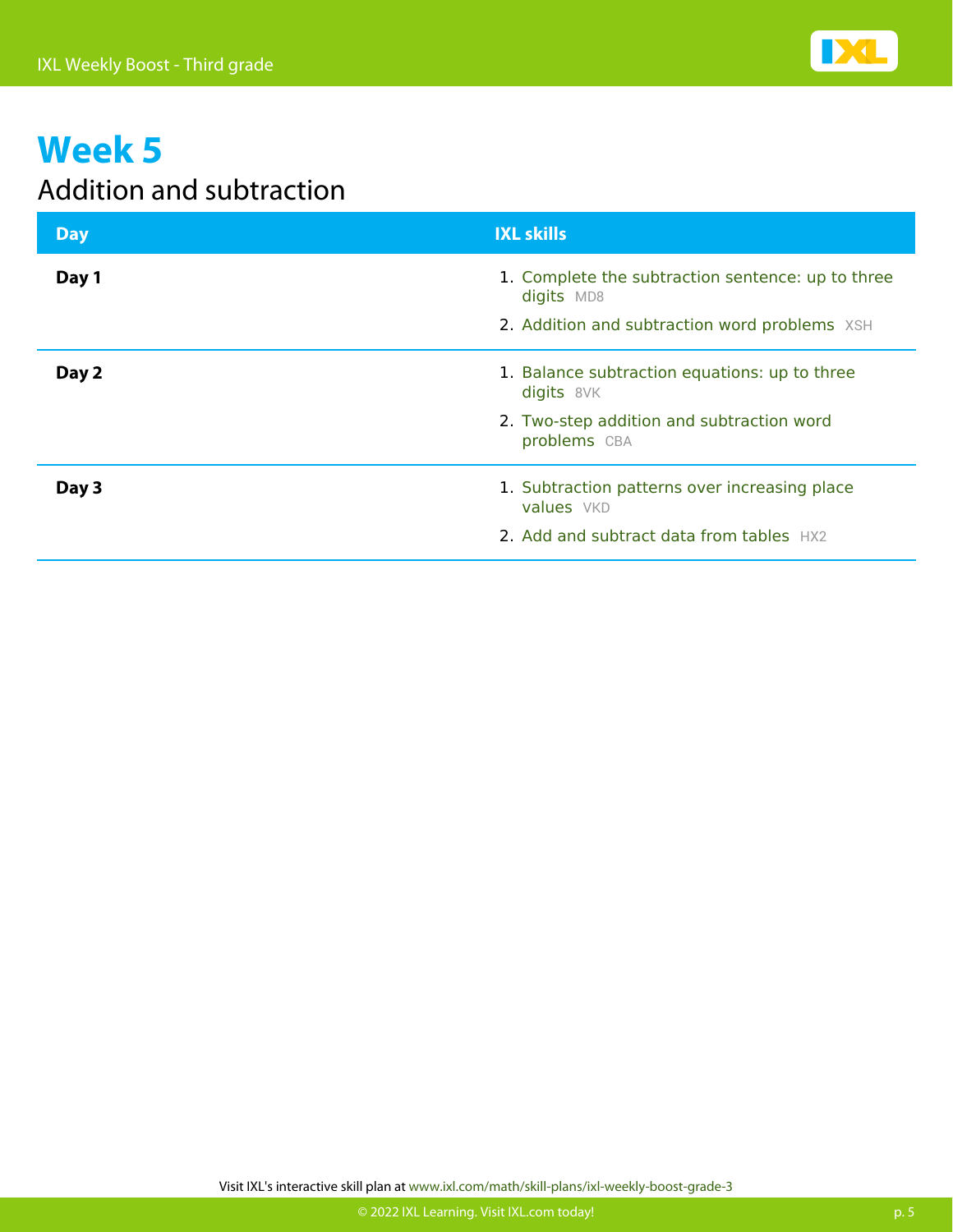

#### Understanding multiplication

| <b>Day</b> | <b>IXL skills</b>                                              |
|------------|----------------------------------------------------------------|
| Day 1      | 1. Count equal groups 9K7                                      |
|            | 2. Identify multiplication expressions for equal<br>groups 9AE |
|            | 3. Write multiplication sentences for equal<br>groups V98      |
| Day 2      | 1. Relate addition and multiplication for equal<br>groups GGC  |
|            | 2. Write multiplication sentences for number<br>lines NTV      |
| Day 3      | 1. Identify multiplication expressions for<br>arrays HZL       |
|            | 2. Write multiplication sentences for arrays 5FZ               |
|            | 3. Make arrays to model multiplication PPR                     |

Visit IXL's interactive skill plan at www.ixl.com/math/skill-plans/ixl-weekly-boost-grade-3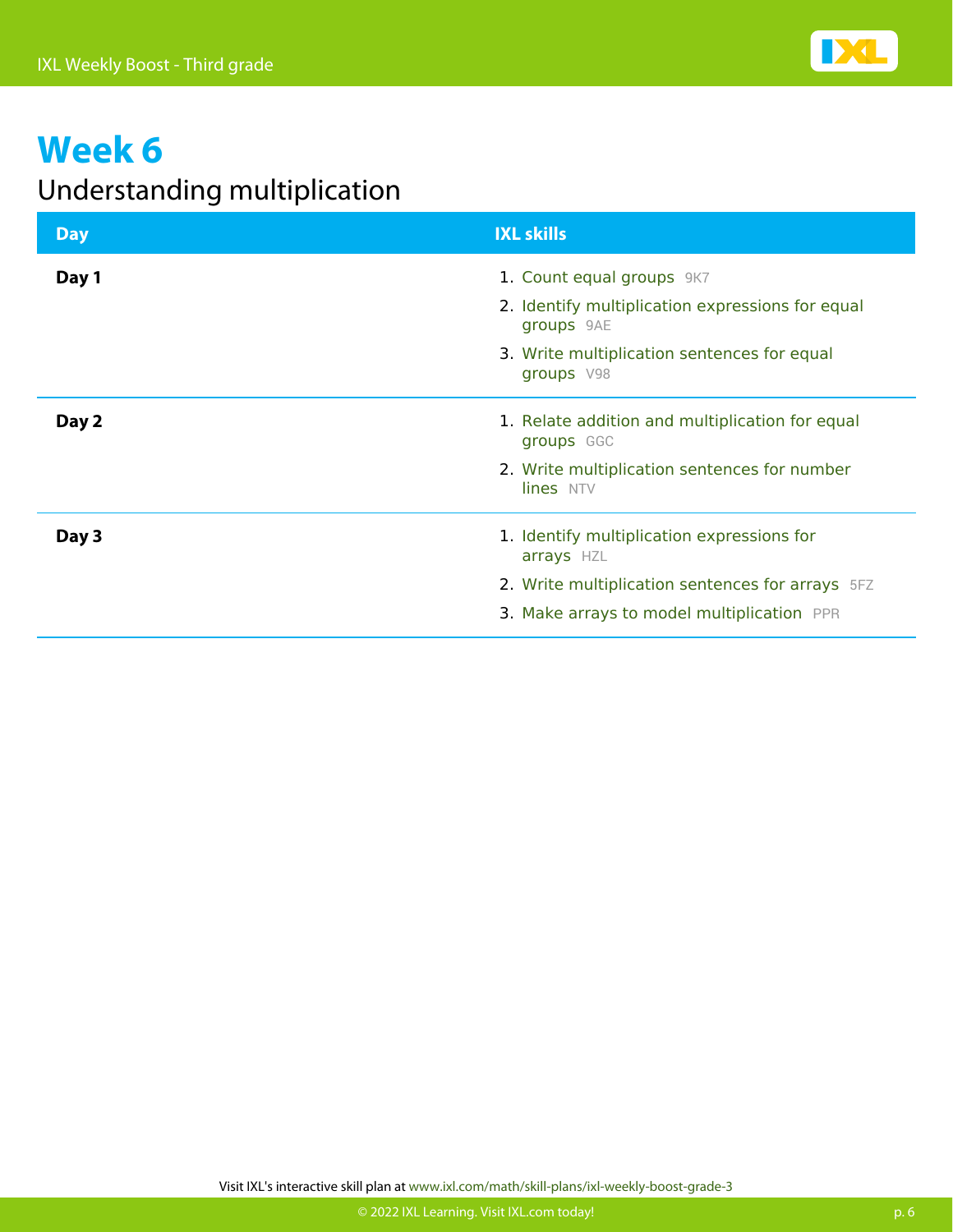| <b>Day</b> | <b>IXL skills</b>                                                     |
|------------|-----------------------------------------------------------------------|
| Day 1      | 1. Relate addition and multiplication P74<br>2. Skip-counting LQM     |
| Day 2      | 1. Multiply by 2 94M<br>2. Multiply by 5 Y9E                          |
| Day 3      | 1. Multiply by 3 38K<br>2. Multiply by 4 5U6<br>3. Multiply by 10 6YD |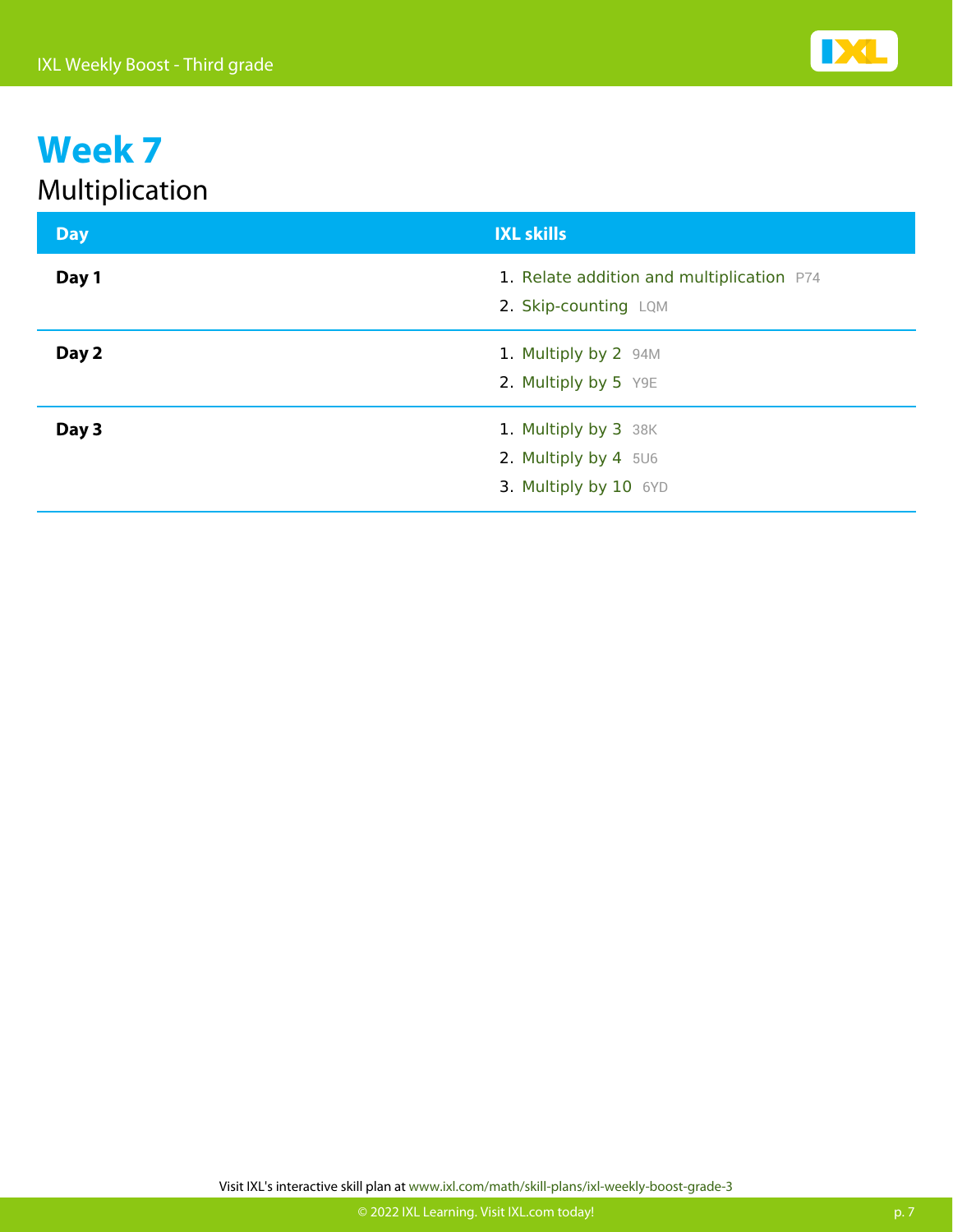| <b>Day</b> | <b>IXL skills</b>                                                                                                                                                                 |
|------------|-----------------------------------------------------------------------------------------------------------------------------------------------------------------------------------|
| Day 1      | 1. Multiplication tables for 2, 3, 4, 5, and 10 DW5<br>2. Multiplication facts for 2, 3, 4, 5, and 10:<br>sorting REN<br>3. Multiplication facts for 2, 3, 4, 5, and 10: find the |
|            | missing factor ZEY                                                                                                                                                                |
| Day 2      | 1. Properties of multiplication MPE                                                                                                                                               |
|            | 2. Distributive property: find the missing<br>factor 7VP                                                                                                                          |
| Day 3      | 1. Multiply by 6 SX6                                                                                                                                                              |
|            | 2. Multiply by 7 9PT                                                                                                                                                              |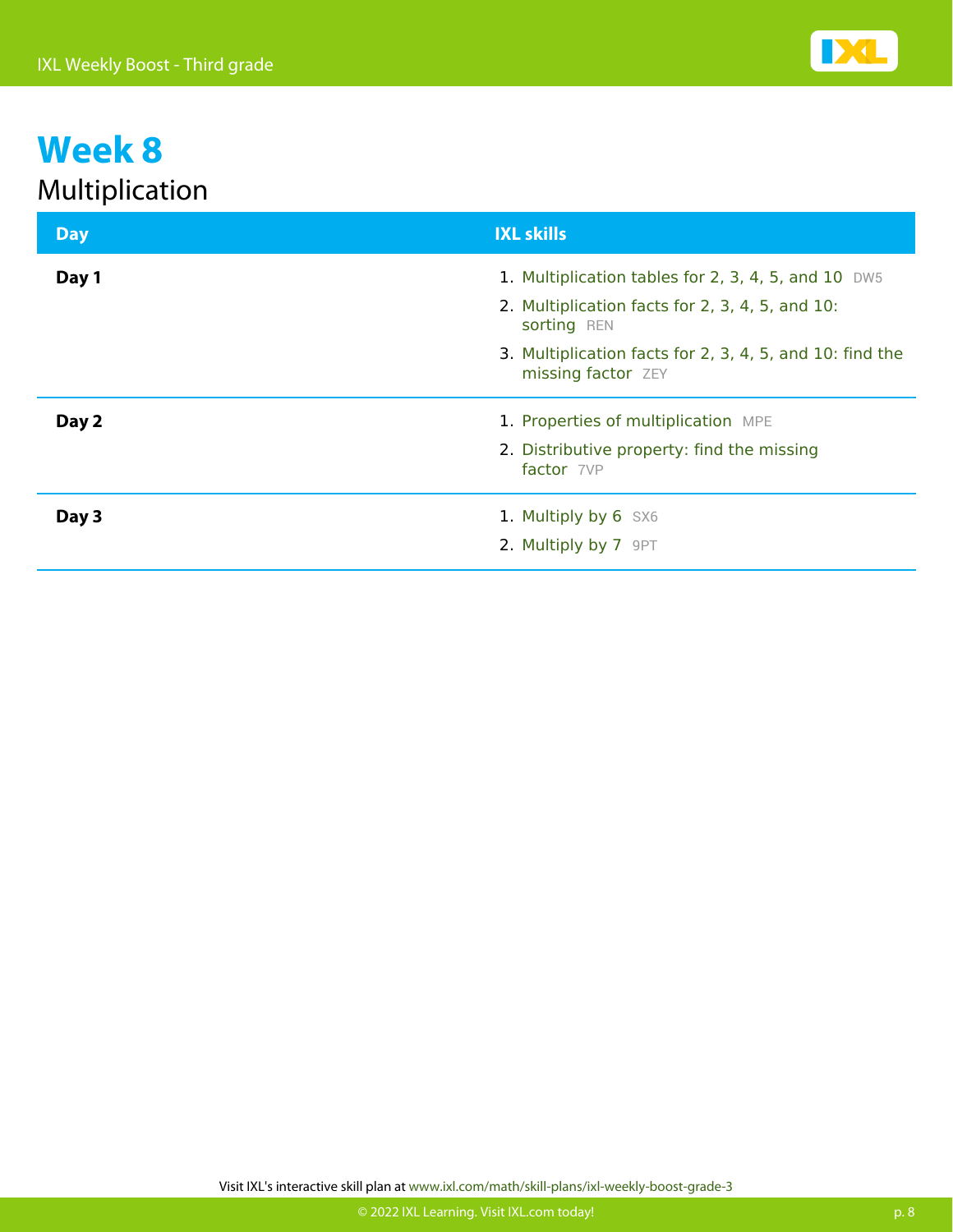| <b>Day</b> | <b>IXL skills</b>                                                                                                                     |
|------------|---------------------------------------------------------------------------------------------------------------------------------------|
| Day 1      | 1. Multiply by 8 SMR<br>2. Multiply by 9 SUH                                                                                          |
| Day 2      | 1. Multiplication tables for 6, 7, 8, and 9 XT7<br>2. Multiplication facts for 6, 7, 8, and 9: true or<br>false? EEY                  |
| Day 3      | 1. Multiplication facts for 6, 7, 8, and 9: sorting TZ7<br>2. Multiplication facts for 6, 7, 8, and 9: find the<br>missing factor X7N |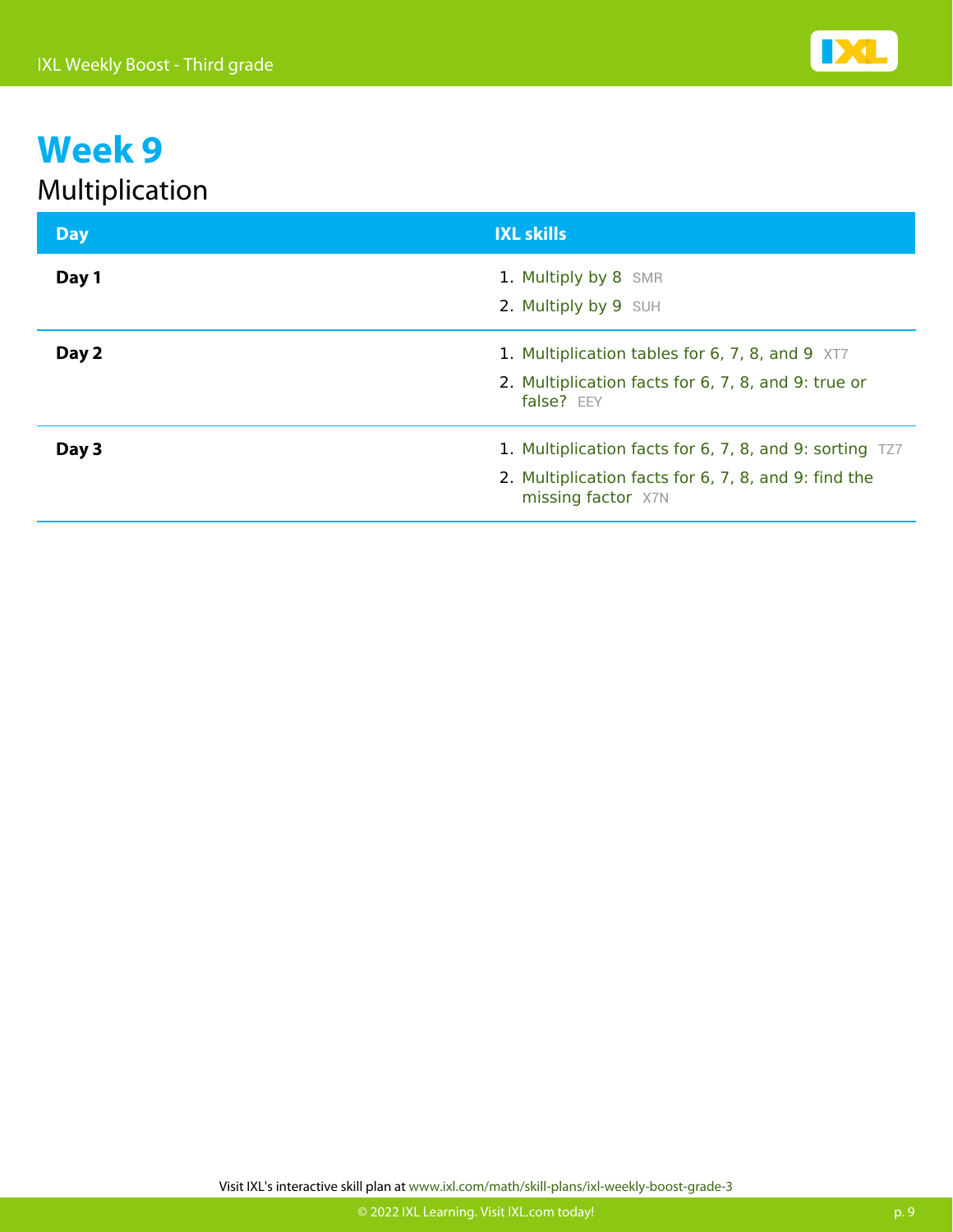| <b>Day</b> | <b>IXL skills</b>                                                                                                                                   |
|------------|-----------------------------------------------------------------------------------------------------------------------------------------------------|
| Day 1      | 1. Multiplication tables up to 10 PNV<br>2. Multiplication word problems 9TA                                                                        |
| Day 2      | 1. Multiplication facts up to 10: sorting SUJ<br>2. Multiplication sentences up to 10: true or<br>false? MTU<br>3. Squares up to $10 \times 10$ GMM |
| Day 3      | 1. Multiplication input/output tables 8CM<br>2. Multiplication input/output tables: find the<br>rule D5U                                            |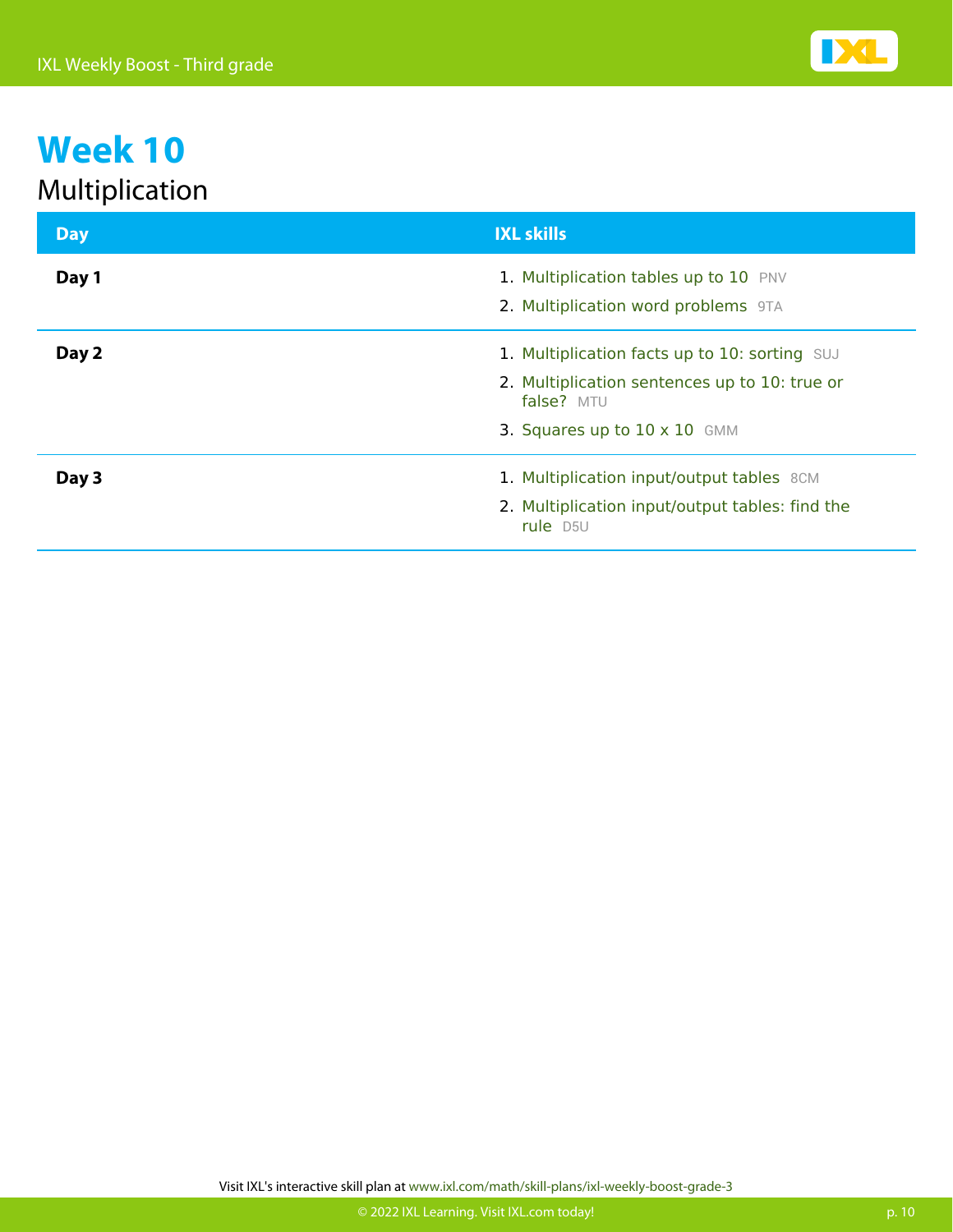| <b>Day</b> | <b>IXL skills</b>                                                                                                                      |
|------------|----------------------------------------------------------------------------------------------------------------------------------------|
| Day 1      | 1. Multiply by a multiple of ten MS6<br>2. Multiply using the distributive property 6W7                                                |
| Day 2      | 1. Solve using properties of multiplication YPF<br>2. Multiplication facts up to 10: find the missing<br>factor FZA                    |
| Day 3      | 1. Multiplication facts up to 10: select the missing<br>factors WZA<br>2. Multiplication word problems: find the missing<br>factor F6C |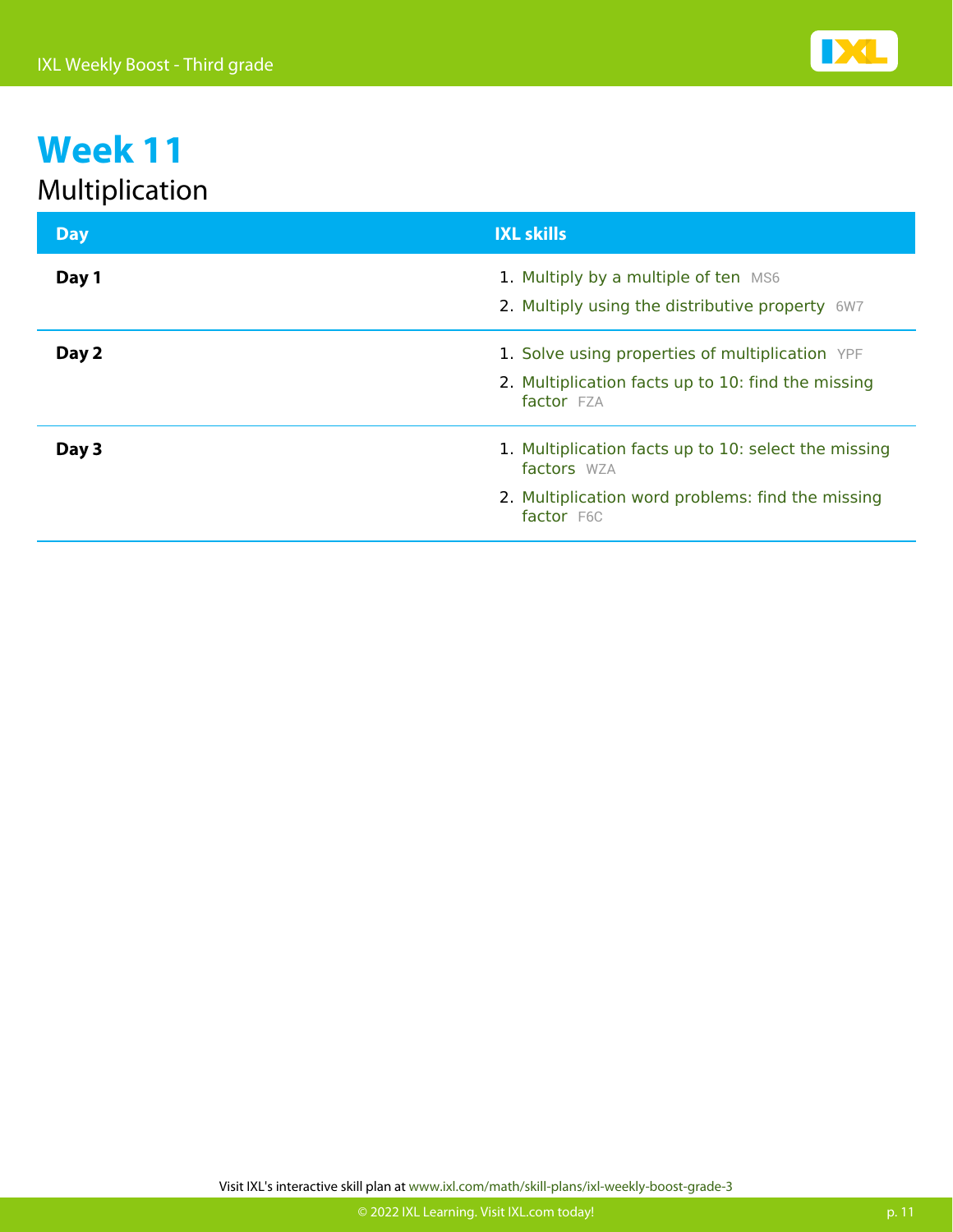

#### Understanding division

| <b>Day</b> | <b>IXL skills</b>                                                                                  |
|------------|----------------------------------------------------------------------------------------------------|
| Day 1      | 1. Divide by counting equal groups UYK<br>2. Write division sentences for groups FSX               |
| Day 2      | 1. Relate multiplication and division for groups FTU<br>2. Write division sentences for arrays 8RW |
| Day 3      | 1. Relate multiplication and division for arrays XSK<br>2. Relate multiplication and division 67L  |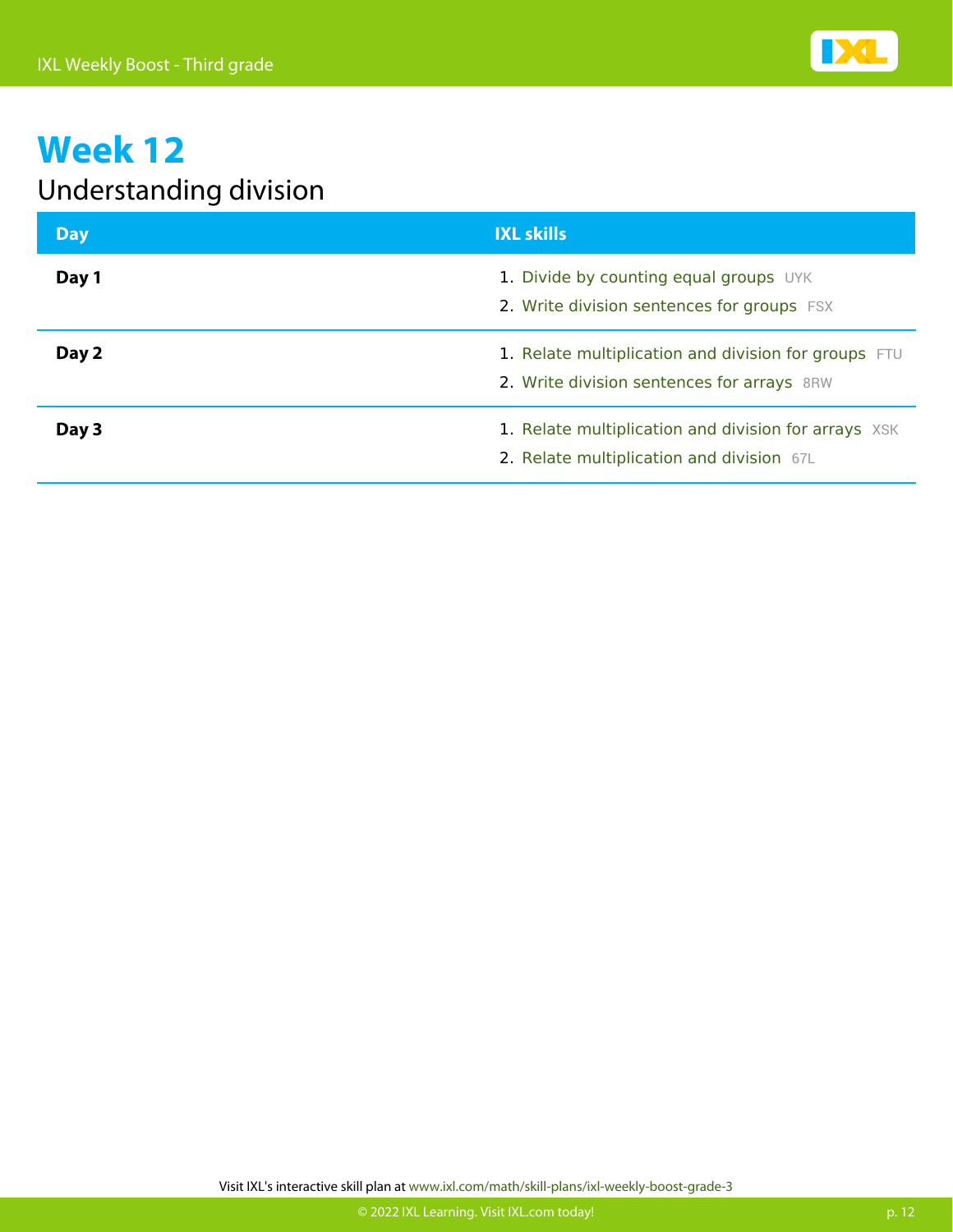#### Division

| <b>Day</b> | <b>IXL skills</b>                                               |
|------------|-----------------------------------------------------------------|
| Day 1      | 1. Divide by 2 ANU<br>2. Divide by 3 PCL                        |
|            | 3. Divide by 4 QGT                                              |
| Day 2      | 1. Divide by 5 C9M                                              |
|            | 2. Divide by 10 YRG                                             |
| Day 3      | 1. Division facts for $2$ , $3$ , $4$ , $5$ , and $10$ $2JB$    |
|            | 2. Division facts for 2, 3, 4, 5, and 10: true or<br>false? YSD |
|            | 3. Division facts for 2, 3, 4, 5, and 10: sorting XDN           |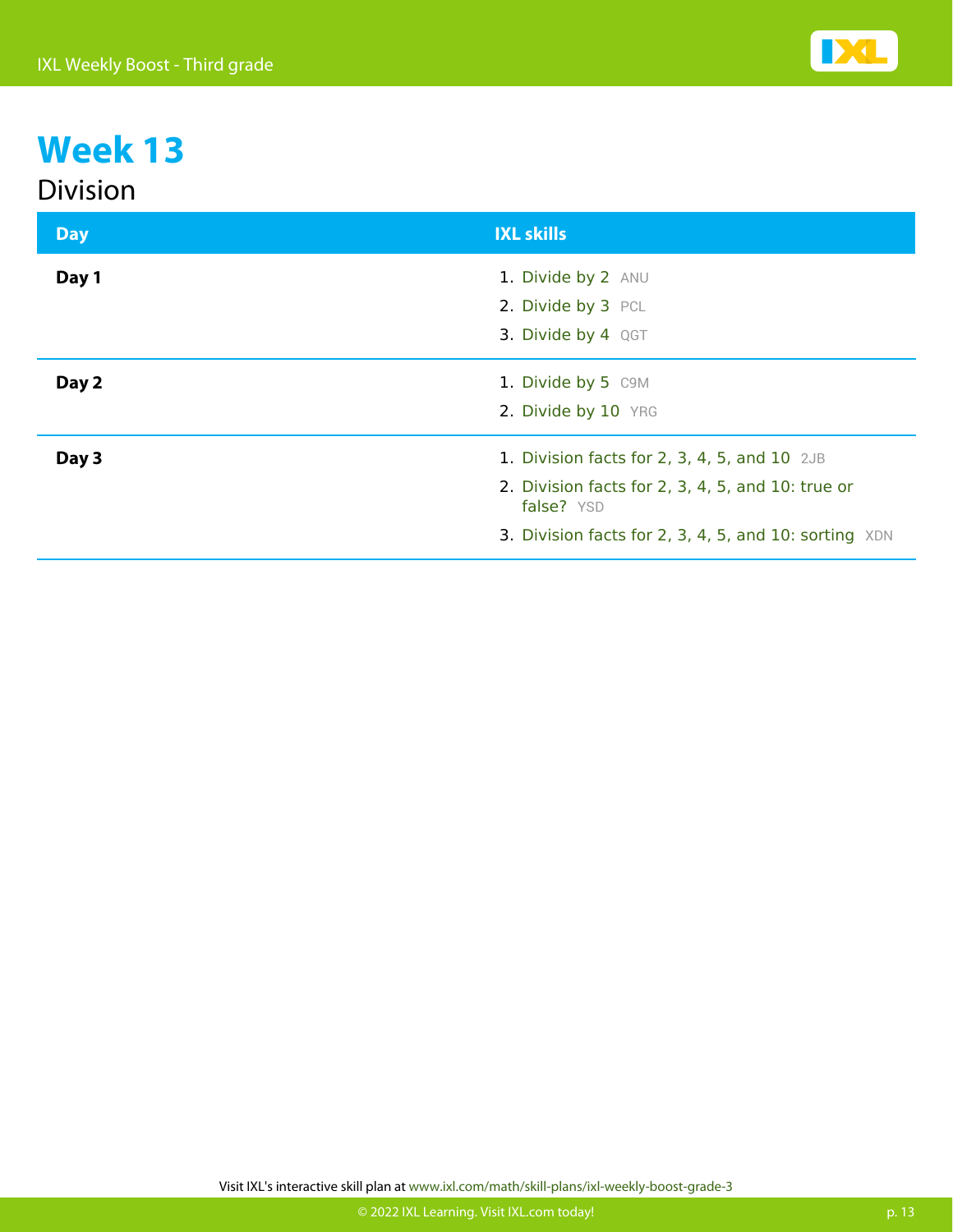#### Division

| <b>Day</b> | <b>IXL skills</b>                                                                                                                                                |
|------------|------------------------------------------------------------------------------------------------------------------------------------------------------------------|
| Day 1      | 1. Divide by 6 97S<br>2. Divide by 7 D2F                                                                                                                         |
| Day 2      | 1. Divide by 8 CVD<br>2. Divide by 9 RTB                                                                                                                         |
| Day 3      | 1. Division facts for $6, 7, 8,$ and $9$ U2C<br>2. Division facts for 6, 7, 8, and 9: true or<br>false? DBB<br>3. Division facts for 6, 7, 8, and 9: sorting KQR |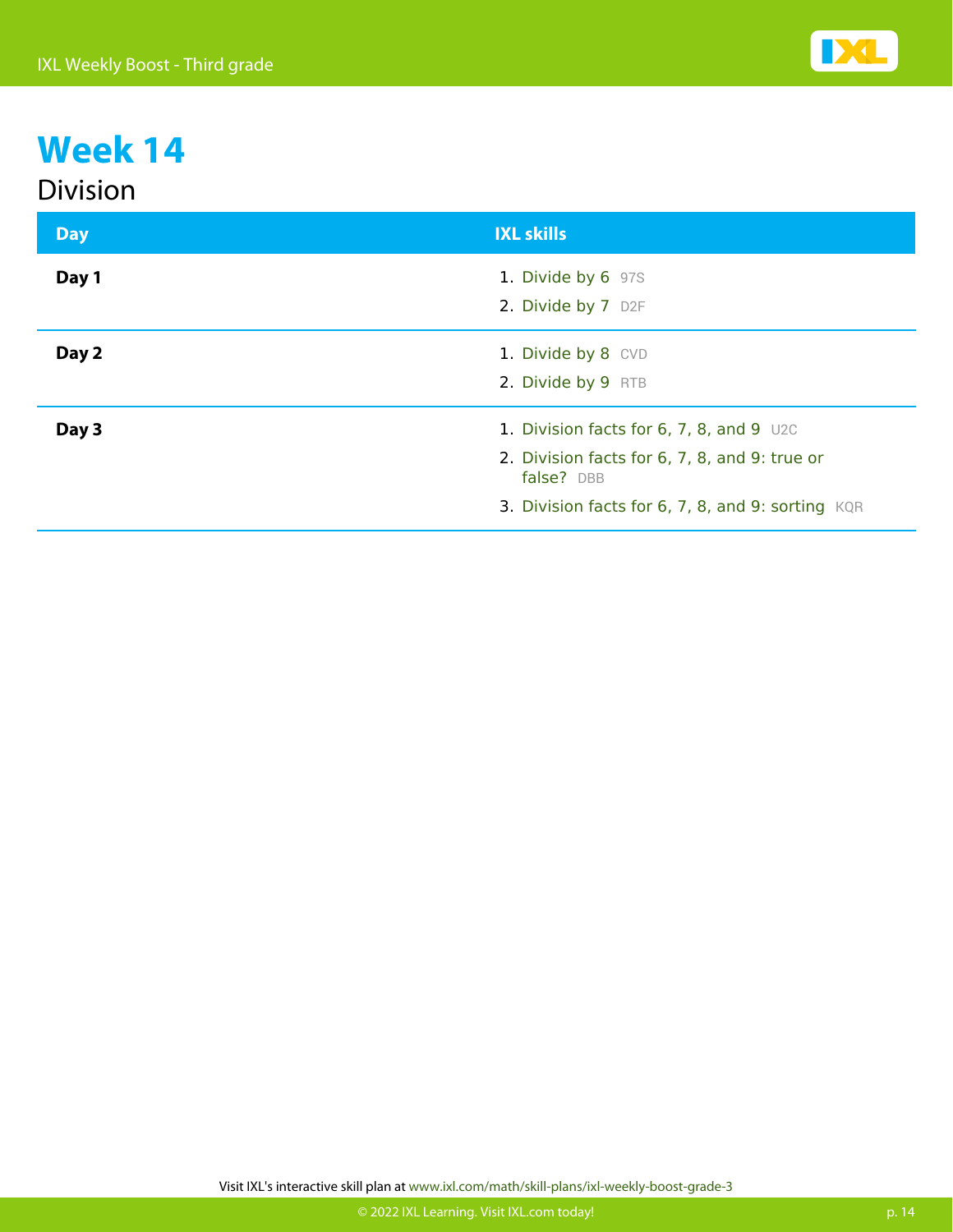| <b>Division</b> |                                                                                                                                                 |
|-----------------|-------------------------------------------------------------------------------------------------------------------------------------------------|
| <b>Day</b>      | <b>IXL skills</b>                                                                                                                               |
| Day 1           | 1. Division facts up to 10 M8T<br>2. Division facts up to 10: sorting CYJ<br>3. Division word problems ECS                                      |
| Day 2           | 1. Division facts up to 10: find the missing<br>number HE7<br>2. Division facts up to 10: select the missing<br>numbers FPA                     |
| Day 3           | 1. Division sentences up to 10: true or false? GMU<br>2. Division input/output tables RK9<br>3. Division input/output tables: find the rule 4Z8 |

Visit IXL's interactive skill plan at www.ixl.com/math/skill-plans/ixl-weekly-boost-grade-3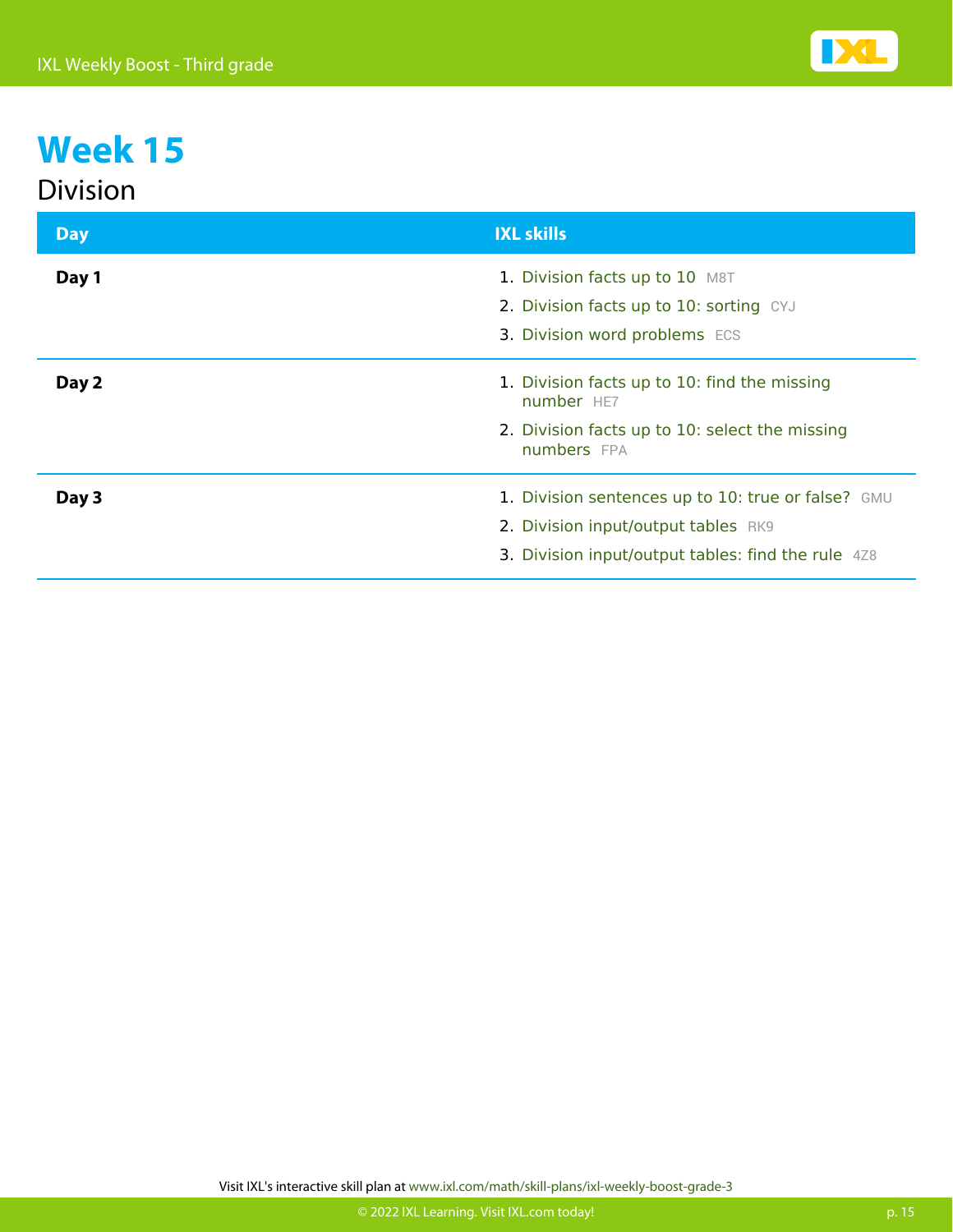

#### Mixed operations

| <b>Day</b> | <b>IXL skills</b>                                                                                          |
|------------|------------------------------------------------------------------------------------------------------------|
| Day 1      | 1. Multiplication and division word problems 85K<br>2. Multiplication and division facts up to 10: true or |
|            | false? WQT                                                                                                 |
| Day 2      | 1. Two-step multiplication and division word<br>problems 8FP                                               |
|            | 2. Addition, subtraction, multiplication, and division<br>facts 7RF                                        |
| Day 3      | 1. Complete the addition, subtraction,<br>multiplication, or division sentence N5U                         |
|            | 2. Add, subtract, multiply, and divide AZH                                                                 |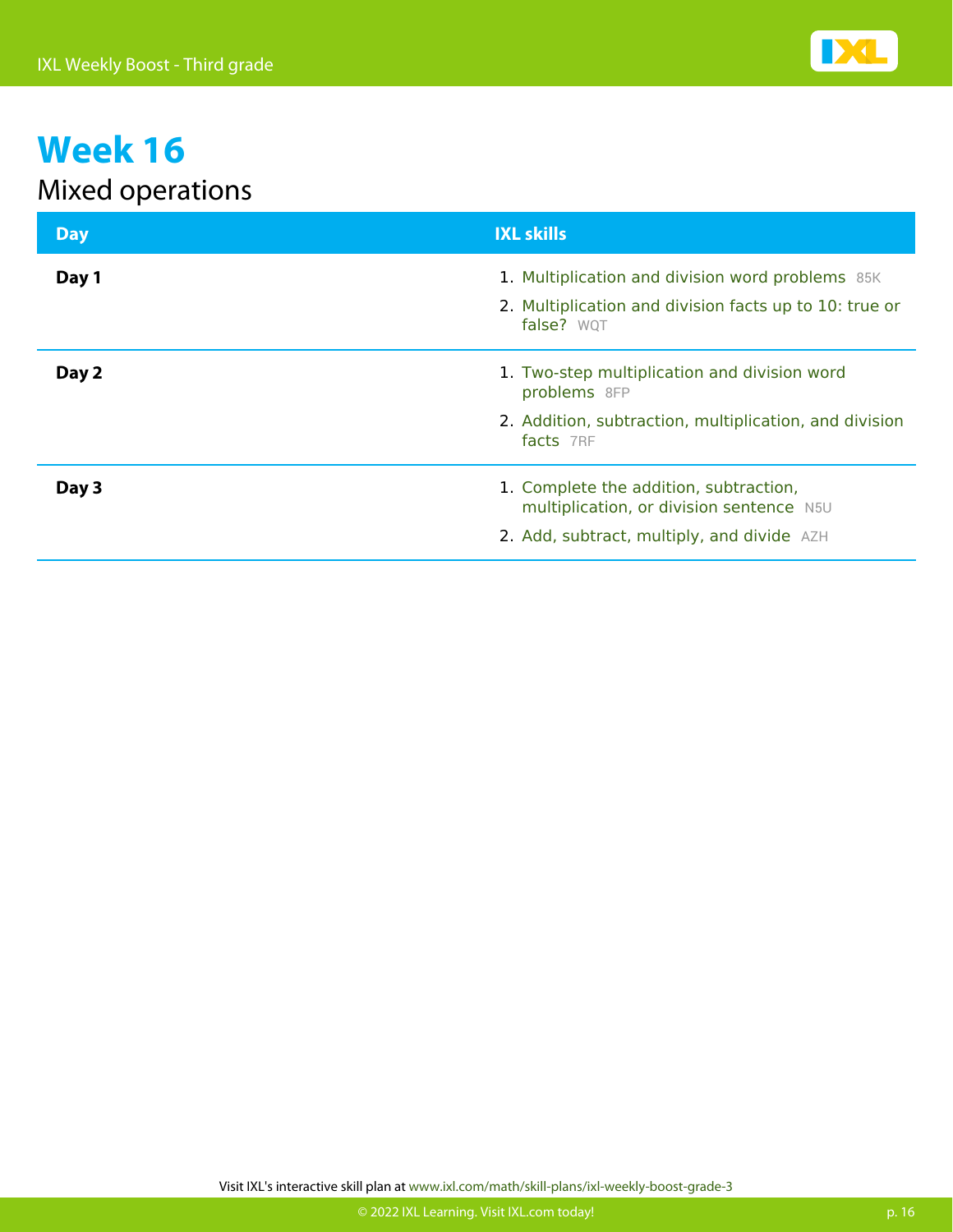

#### Mixed operations

| <b>Day</b> | <b>IXL skills</b>                                                      |
|------------|------------------------------------------------------------------------|
| Day 1      | 1. Solve for the variable: addition and subtraction<br><b>only BQT</b> |
|            | 2. Write variable equations to represent word<br>problems U6P          |
| Day 2      | 1. Two-step mixed operation word problems SRL                          |
|            | 2. Two-step word problems: identify reasonable<br>answers V5A          |
| Day 3      | 1. Perform multiple operations with whole<br>numbers UKB               |
|            | 2. Estimate to compare sums and differences NMD                        |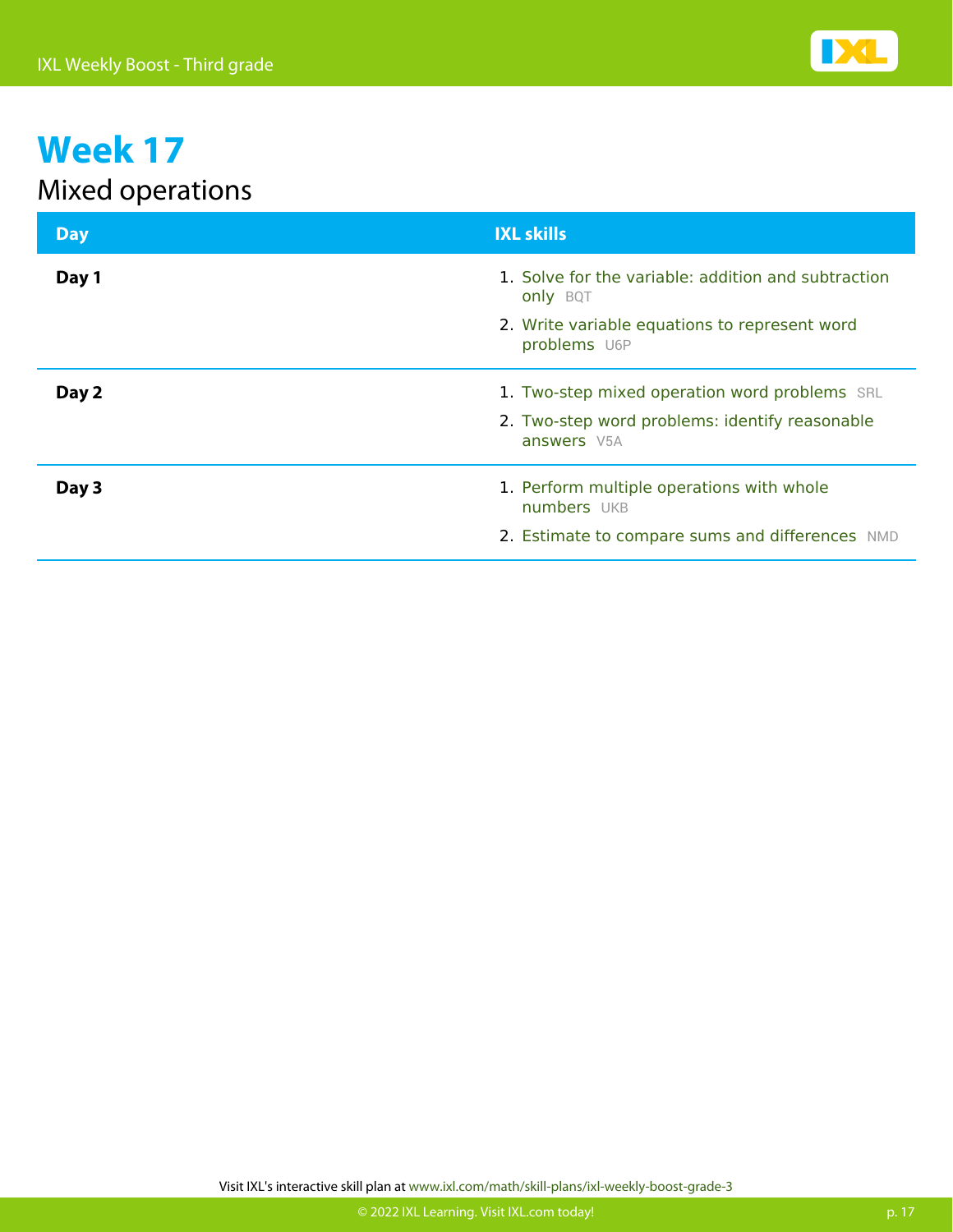

#### Understanding fractions

| <b>Day</b> | <b>IXL skills</b>                                                                                        |
|------------|----------------------------------------------------------------------------------------------------------|
| Day 1      | 1. Identify equal parts FHY<br>2. Make halves, thirds, and fourths HGP<br>3. Make sixths and eighths KTM |
| Day 2      | 1. Understand fractions: fraction bars 6JL<br>2. Show fractions: fraction bars ZPW                       |
| Day 3      | 1. Show fractions: area models NLE<br>2. Understand fractions: area models RTW                           |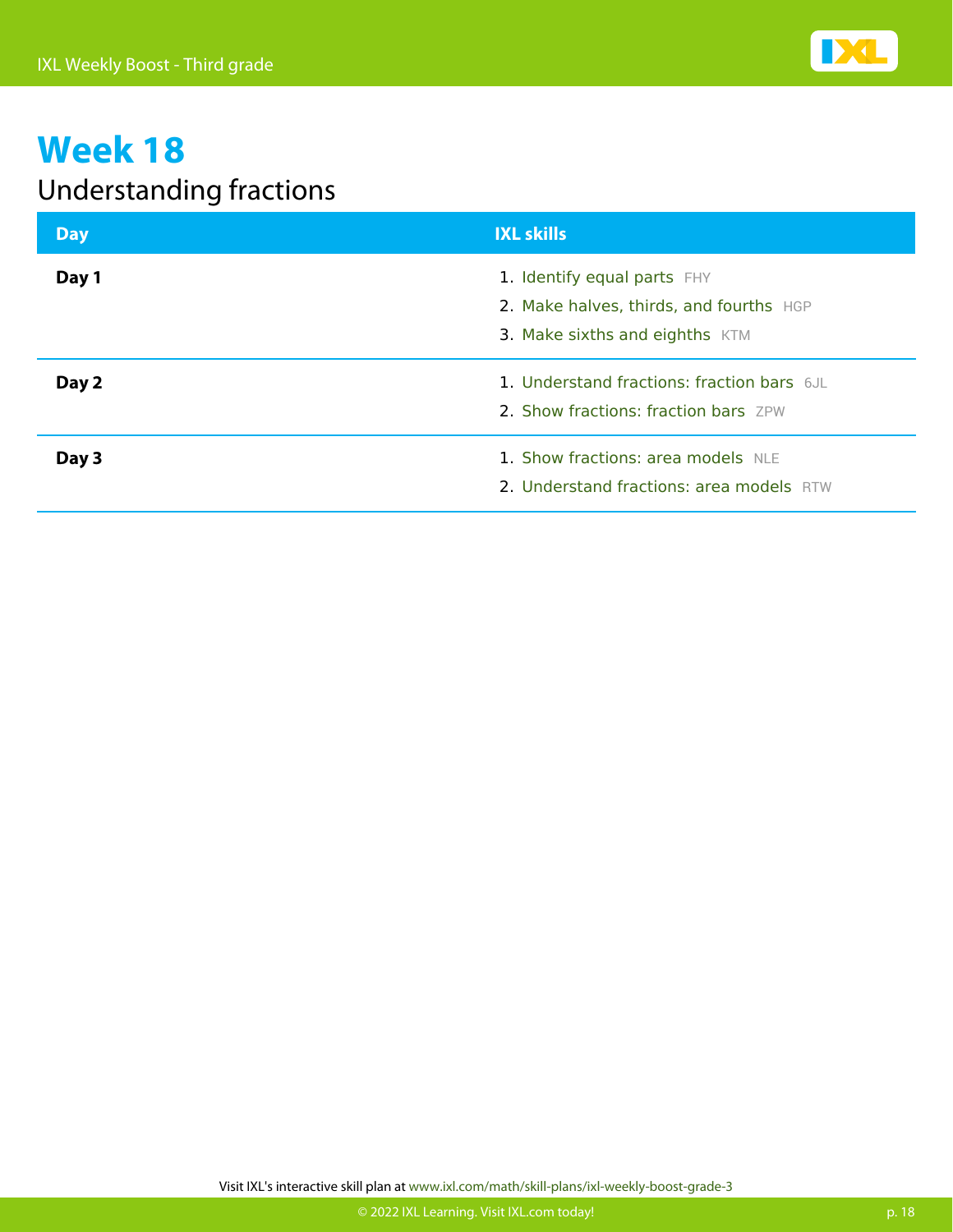#### Unit fractions

| <b>Day</b> | <b>IXL skills</b>                                                                                  |
|------------|----------------------------------------------------------------------------------------------------|
| Day 1      | 1. Match unit fractions to models CPK<br>2. Unit fractions: modeling word problems UV8             |
| Day 2      | 1. Fractions of number lines: unit fractions TBX<br>2. Identify unit fractions on number lines JVC |
| Day 3      | 1. Graph unit fractions on number lines CBW<br>2. Unit fractions: word problems HM7                |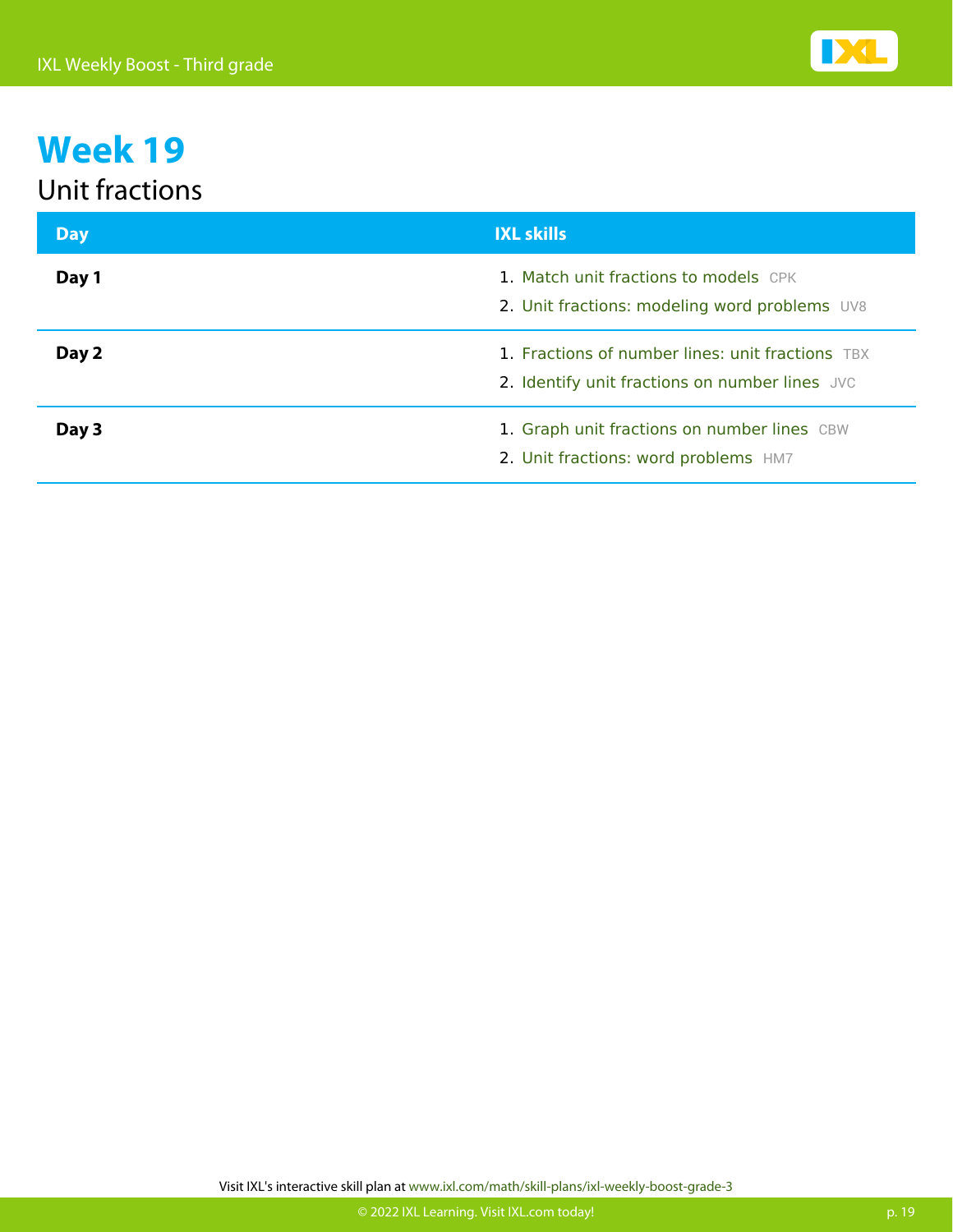#### Fractions

| <b>Day</b> | <b>IXL skills</b>                                                                  |
|------------|------------------------------------------------------------------------------------|
| Day 1      | 1. Write fractions using numbers and words 7FX<br>2. Match fractions to models YHL |
| Day 2      | 1. Fractions of a whole: modeling word<br>problems 9PU                             |
|            | 2. Fractions of number lines J8M                                                   |
|            | 3. Identify fractions on number lines AWH                                          |
| Day 3      | 1. Graph fractions less than 1 on number<br>lines HWJ                              |
|            | 2. Graph smaller or larger fractions on a number<br>line 2PH                       |
|            | 3. Fractions of a whole: word problems BV7                                         |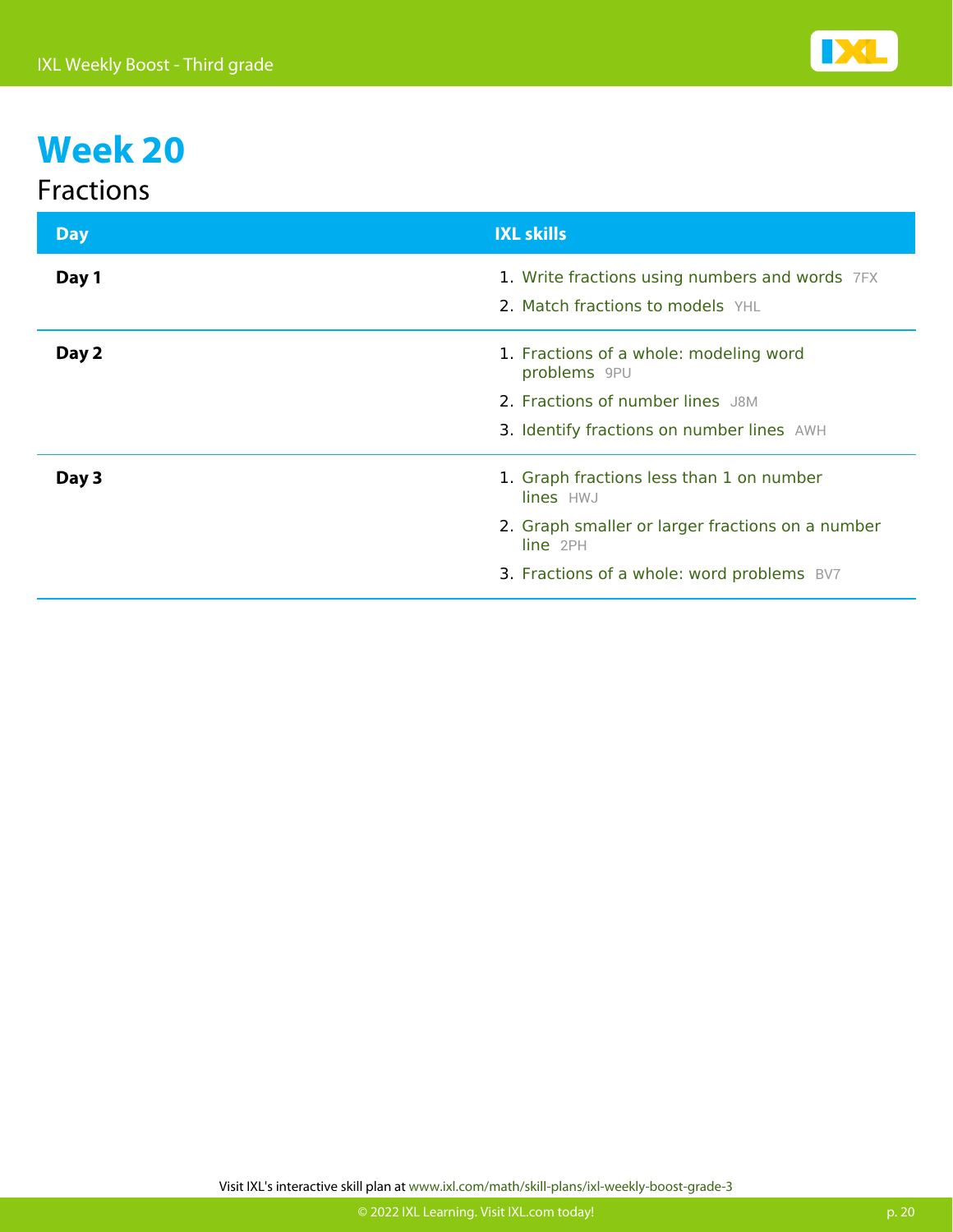

#### Equivalent fractions

| <b>Day</b> | <b>IXL skills</b>                                                 |
|------------|-------------------------------------------------------------------|
| Day 1      | 1. Find equivalent fractions using area models: two<br>models ZJ2 |
|            | 2. Find equivalent fractions using area models: one<br>model 6DY  |
| Day 2      | 1. Identify equivalent fractions on number<br>lines HYM           |
|            | 2. Find equivalent fractions using number lines JL8               |
| Day 3      | 1. Graph equivalent fractions on number lines WPQ                 |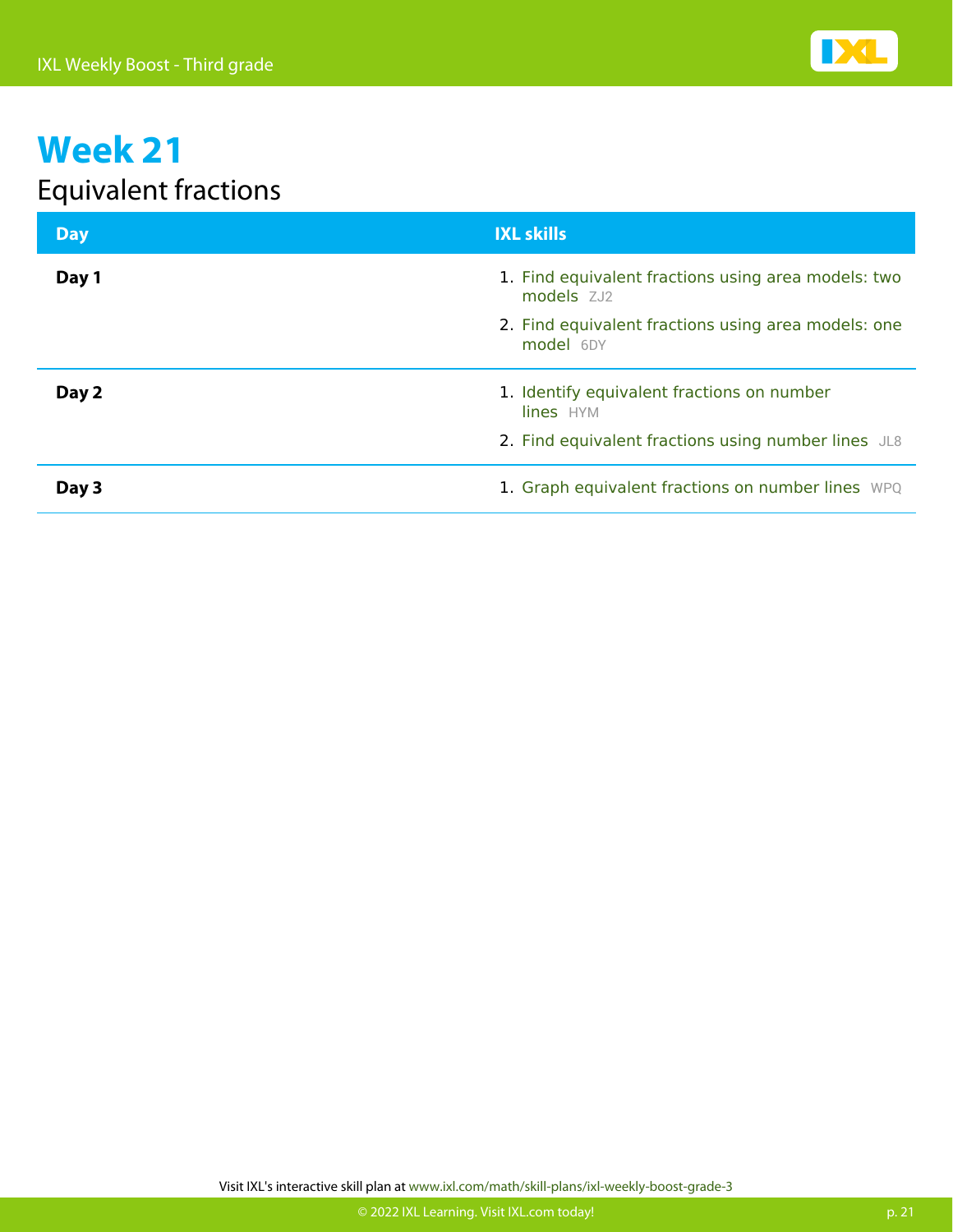

#### Equivalent fractions

| <b>Day</b> | <b>IXL skills</b>                                                        |
|------------|--------------------------------------------------------------------------|
| Day 1      | 1. Identify equivalent fractions 7DA<br>2. Find equivalent fractions WMX |
| Day 2      | 1. Graph fractions equivalent to 1 on number<br>lines 7BL                |
|            | 2. Select fractions equivalent to whole numbers<br>using area models GKZ |
| Day 3      | 1. Find fractions equivalent to whole numbers KCE                        |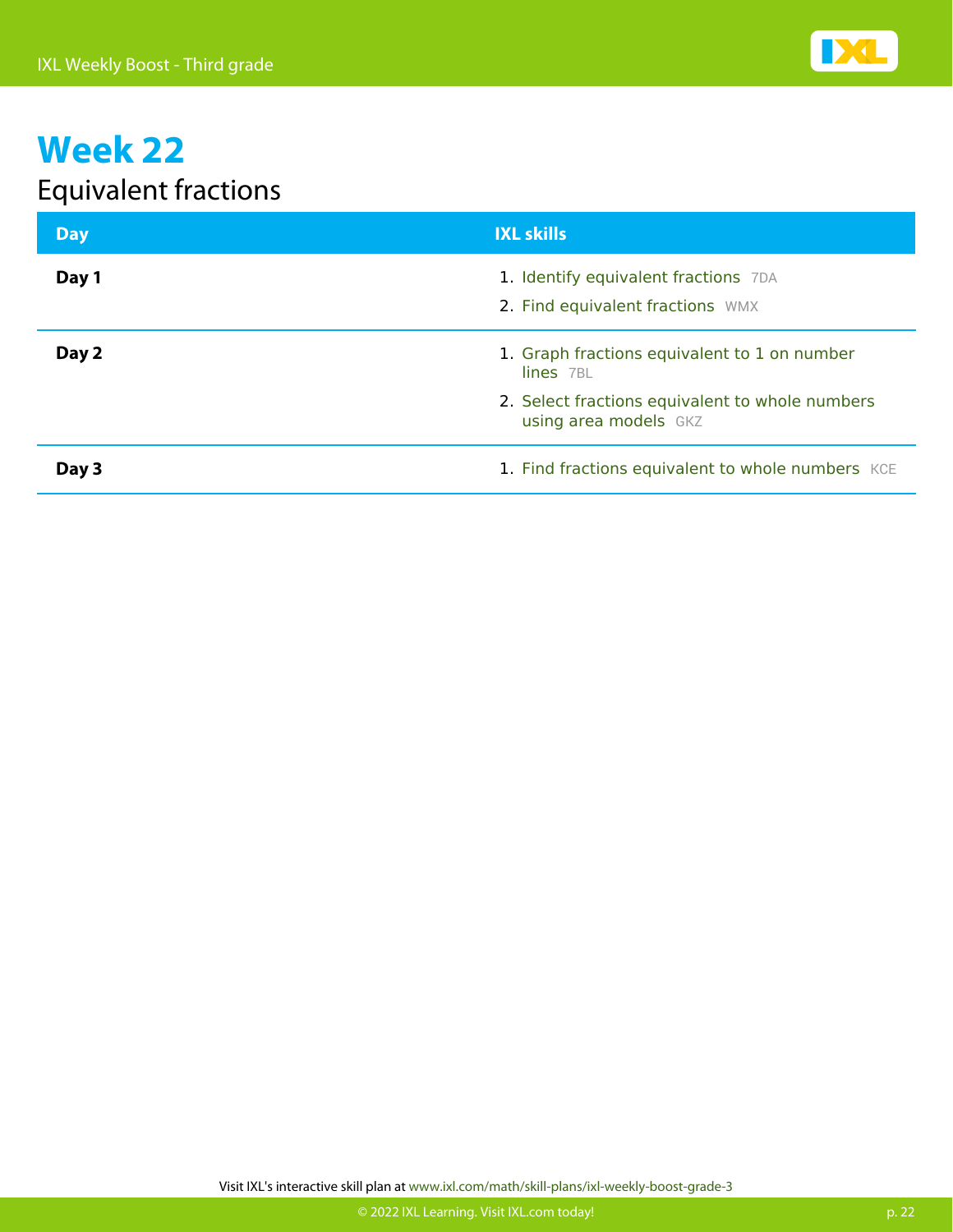

#### Comparing fractions

| <b>Day</b> | <b>IXL skills</b>                                                                                                                                          |
|------------|------------------------------------------------------------------------------------------------------------------------------------------------------------|
| Day 1      | 1. Compare fractions using models MJ2<br>2. Compare fractions using number lines 38T                                                                       |
| Day 2      | 1. Graph and compare fractions with like<br>denominators on number lines 63U<br>2. Graph and compare fractions with like<br>numerators on number lines ZPD |
| Day 3      | 1. Graph and compare fractions on number<br>$lines$ 6H5<br>2. Compare fractions 78D<br>3. Compare fractions in recipes 9BK                                 |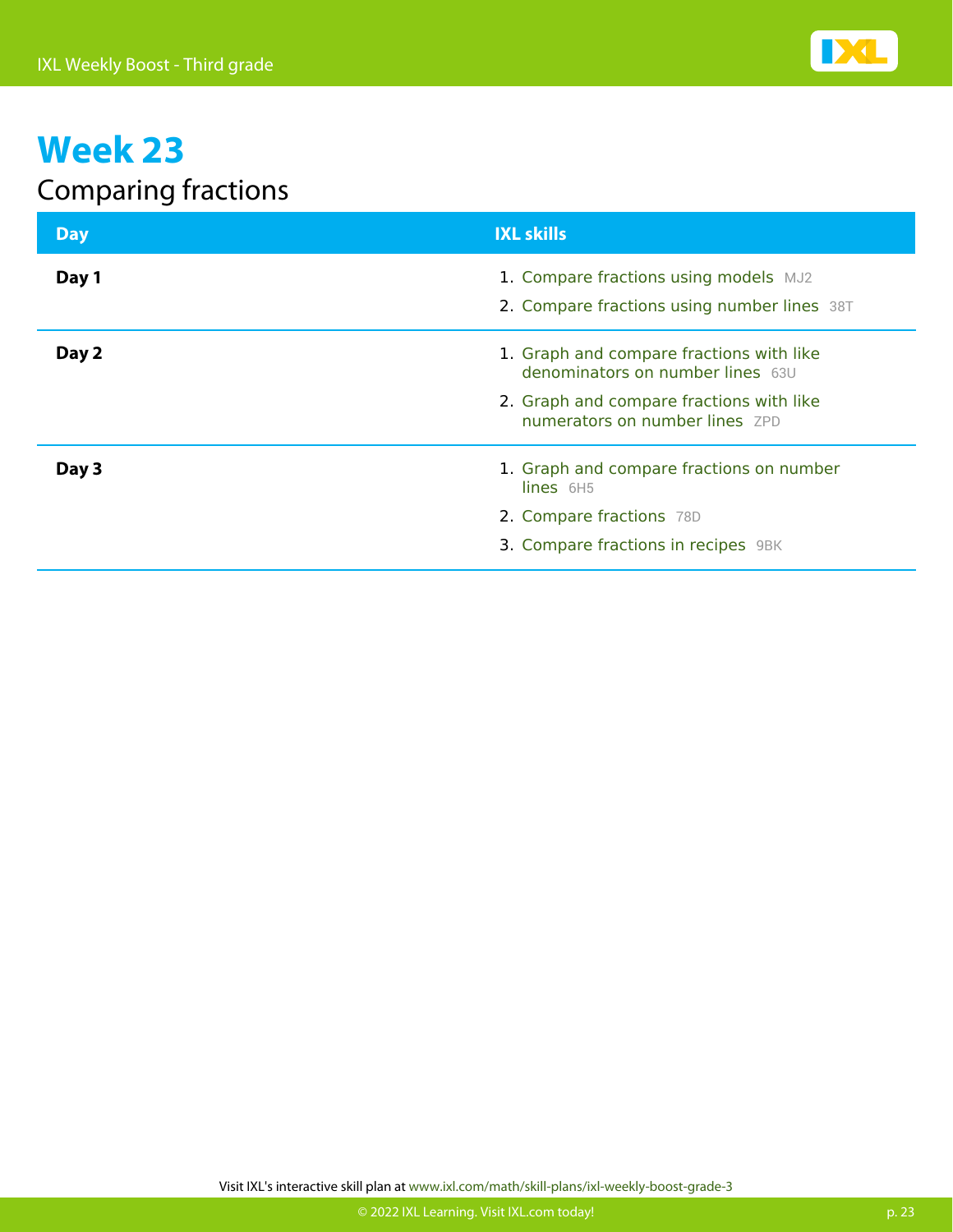| Money      |                                                                |
|------------|----------------------------------------------------------------|
| <b>Day</b> | <b>IXL skills</b>                                              |
| Day 1      | 1. Count coins and bills - up to \$5 bill 9RP                  |
|            | 2. Count coins and bills word problems - up to \$5<br>bill R6G |
| Day 2      | 1. Purchases - do you have enough money - up to<br>\$10 T7L    |
|            | 2. Which picture shows more? JUW                               |
| Day 3      | 1. Correct amount of change 8KD                                |
|            | 2. Making change TF7                                           |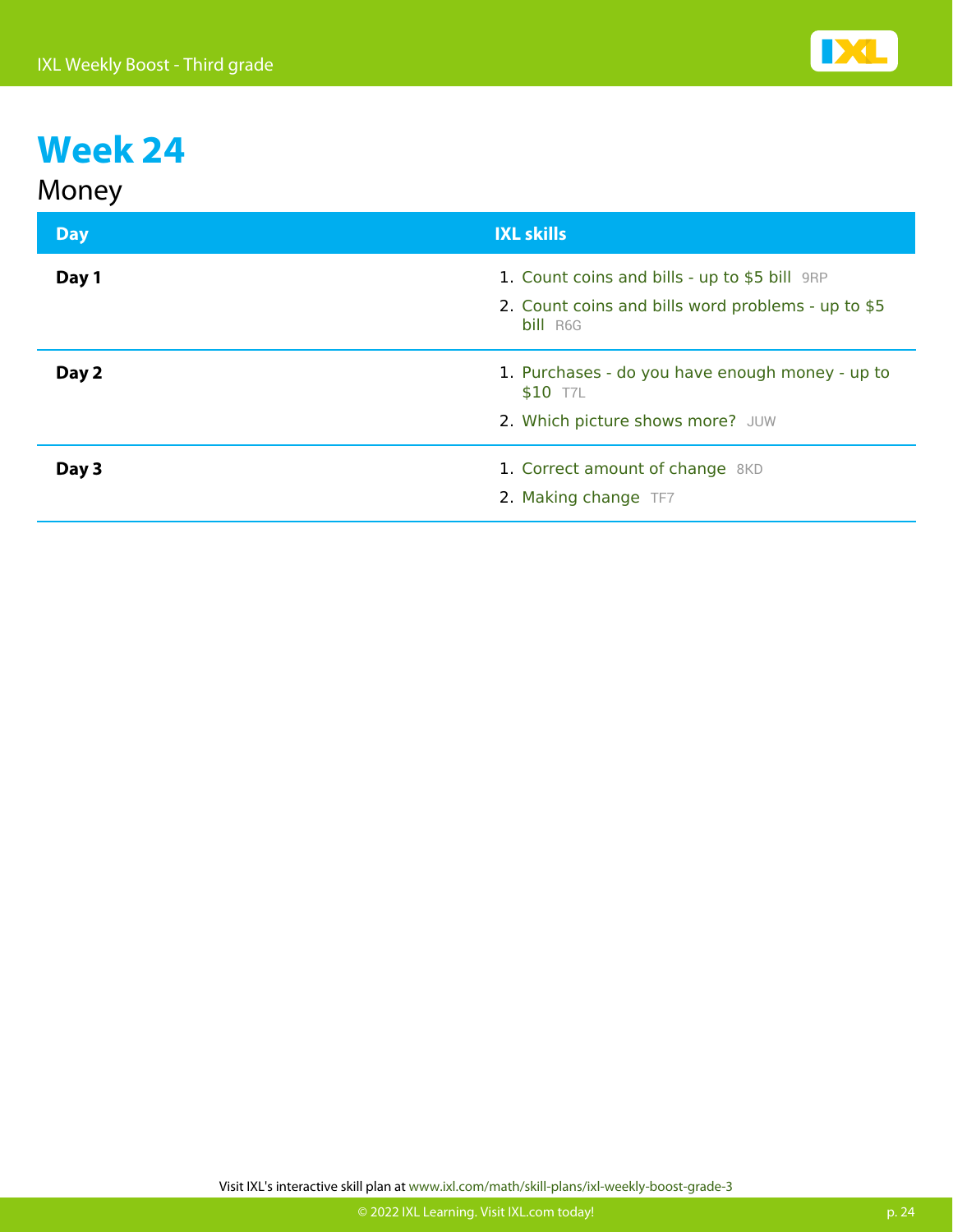#### Measurement

| <b>Day</b> | <b>IXL skills</b>                                                                                                    |
|------------|----------------------------------------------------------------------------------------------------------------------|
| Day 1      | 1. Measure using an inch ruler LC2<br>2. Measurement word problems VPW                                               |
| Day 2      | 1. Which customary unit is appropriate? 54W<br>2. Which metric unit is appropriate? FQ8                              |
| Day 3      | 1. Match clocks and times LPT<br>2. Match analog and digital clocks L5U<br><b>3. Read clocks and write times</b> 520 |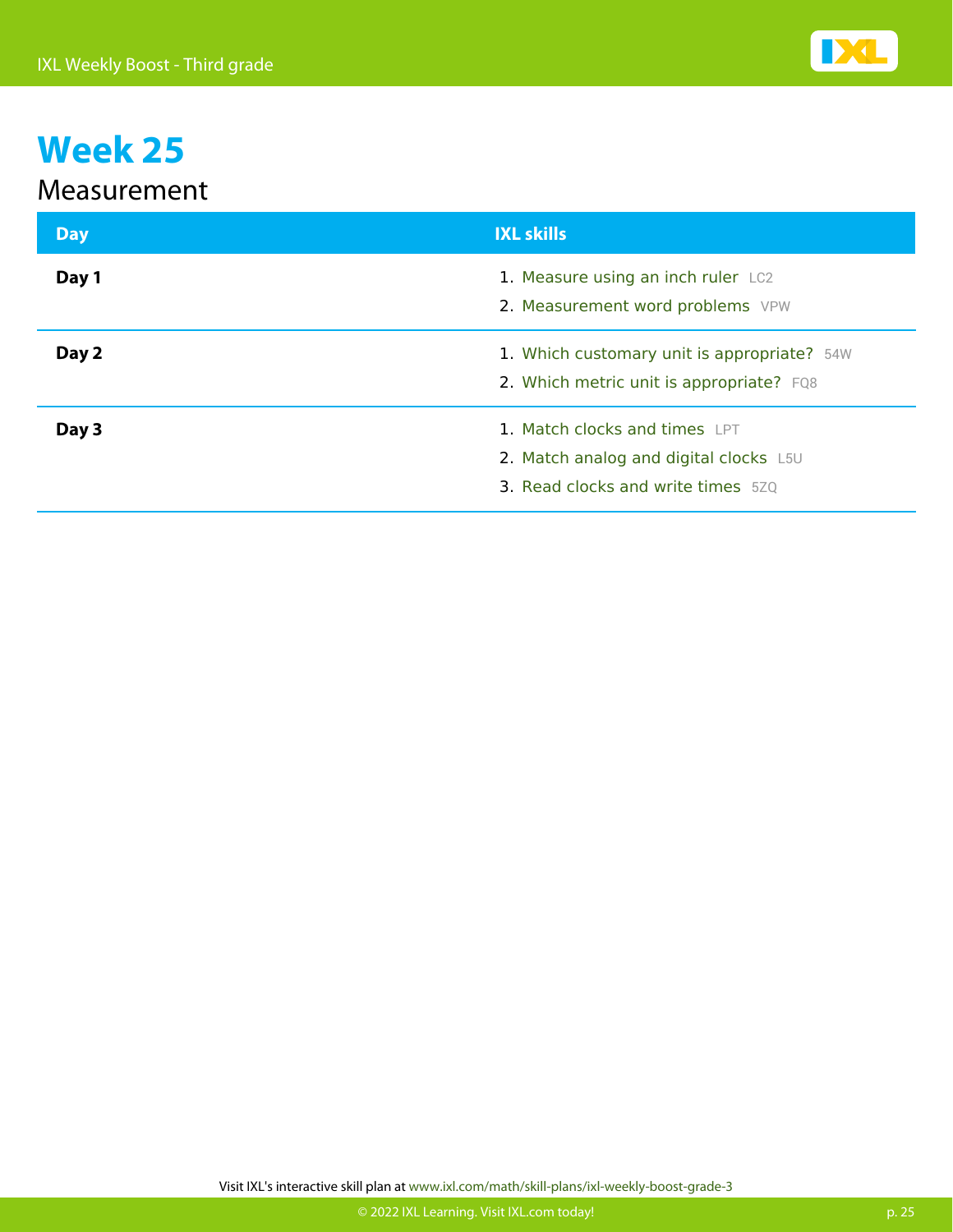#### Time

| <b>Day</b> | <b>IXL skills</b>                                                                                 |
|------------|---------------------------------------------------------------------------------------------------|
| Day 1      | <b>1. A.M. or P.M.</b> MUC<br>2. Write times EQS                                                  |
| Day 2      | 1. Elapsed time: find the end time U7B<br>2. Elapsed time word problems: find the end<br>time 5VC |
| Day 3      | 1. Find the elapsed time SCQ<br>2. Elapsed time word problems: find the elapsed<br>time V9D       |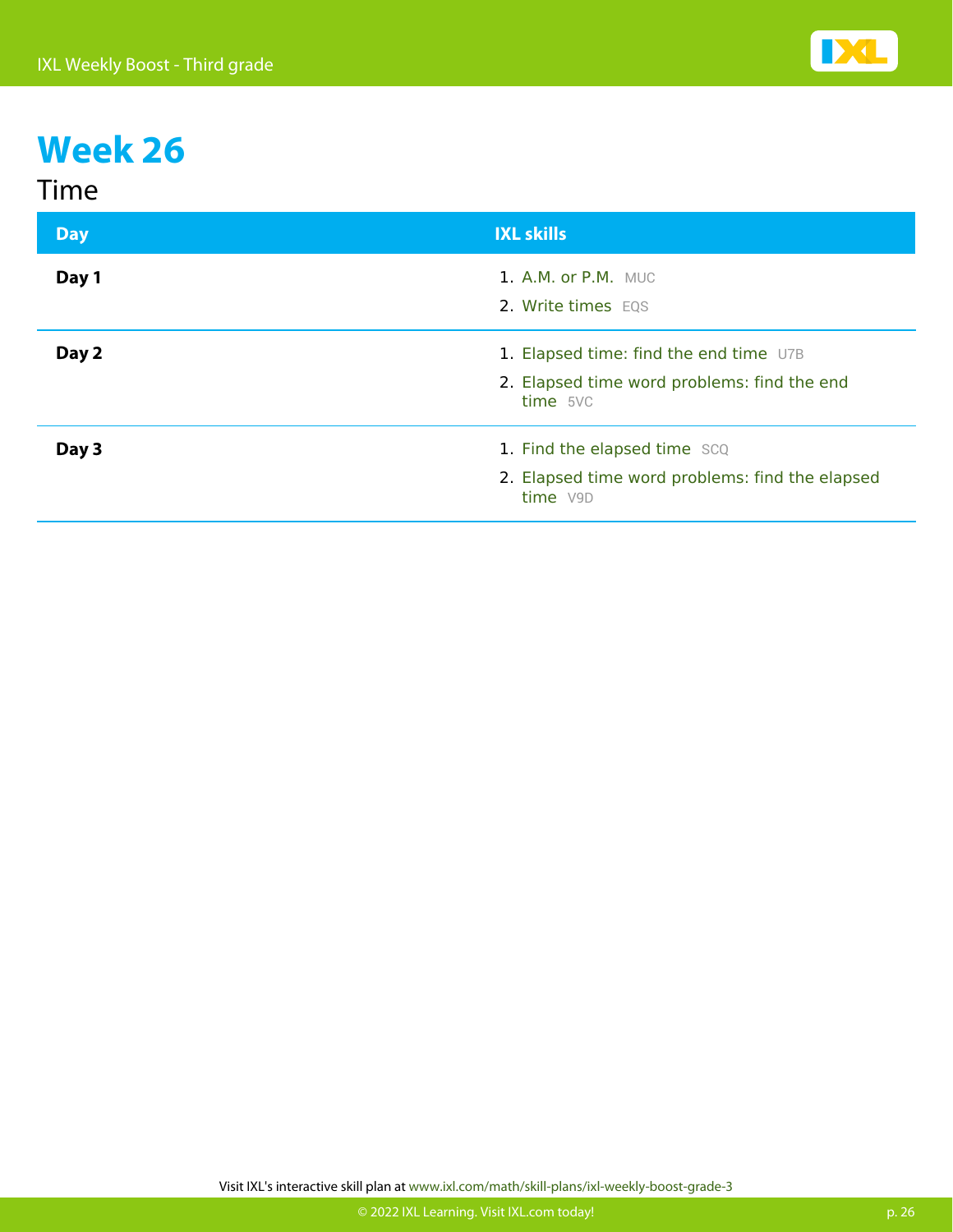| ш<br>۹.<br>r I<br>L |
|---------------------|
|---------------------|

| <b>Day</b> | <b>IXL skills</b>                                                                                  |
|------------|----------------------------------------------------------------------------------------------------|
| Day 1      | 1. Interpret bar graphs V54<br>2. Use bar graphs to solve problems BCJ<br>3. Create bar graphs RPF |
| Day 2      | 1. Interpret line plots YXD<br>2. Create line plots with fractions YUR                             |
| Day 3      | 1. Interpret pictographs Y5D<br>2. Create pictographs AVG                                          |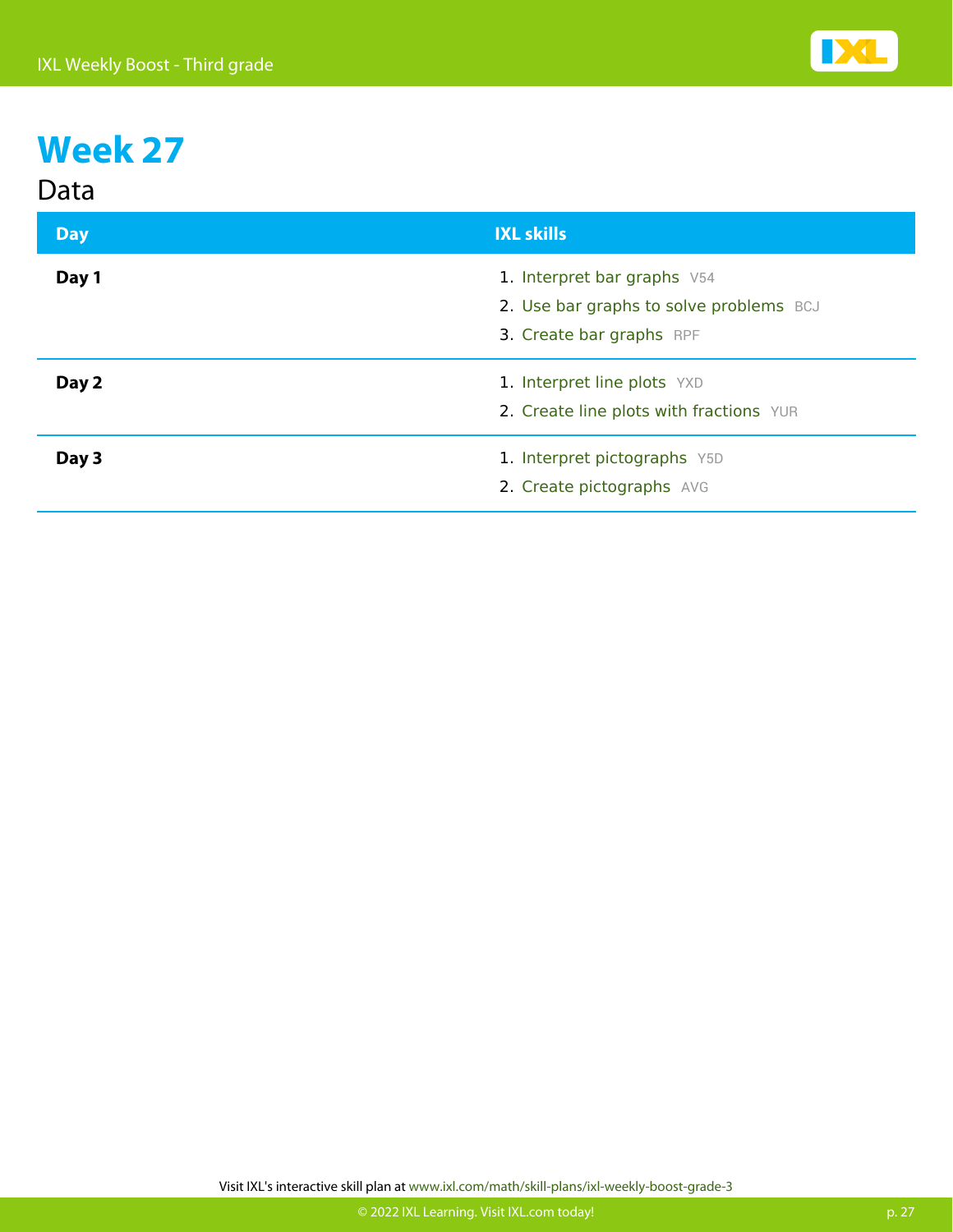| <b>Shapes</b> |
|---------------|
|---------------|

| <b>Day</b> | <b>IXL skills</b>                                                                                                                |
|------------|----------------------------------------------------------------------------------------------------------------------------------|
| Day 1      | 1. Identify two-dimensional shapes JBT<br>2. Count and compare sides and vertices GWA                                            |
| Day 2      | 1. Identify three-dimensional shapes BDP<br>2. Count vertices, edges, and faces ZBU                                              |
| Day 3      | 1. Identify faces of three-dimensional shapes S8P<br>2. Shapes of everyday objects I GUF<br>3. Shapes of everyday objects II 2LB |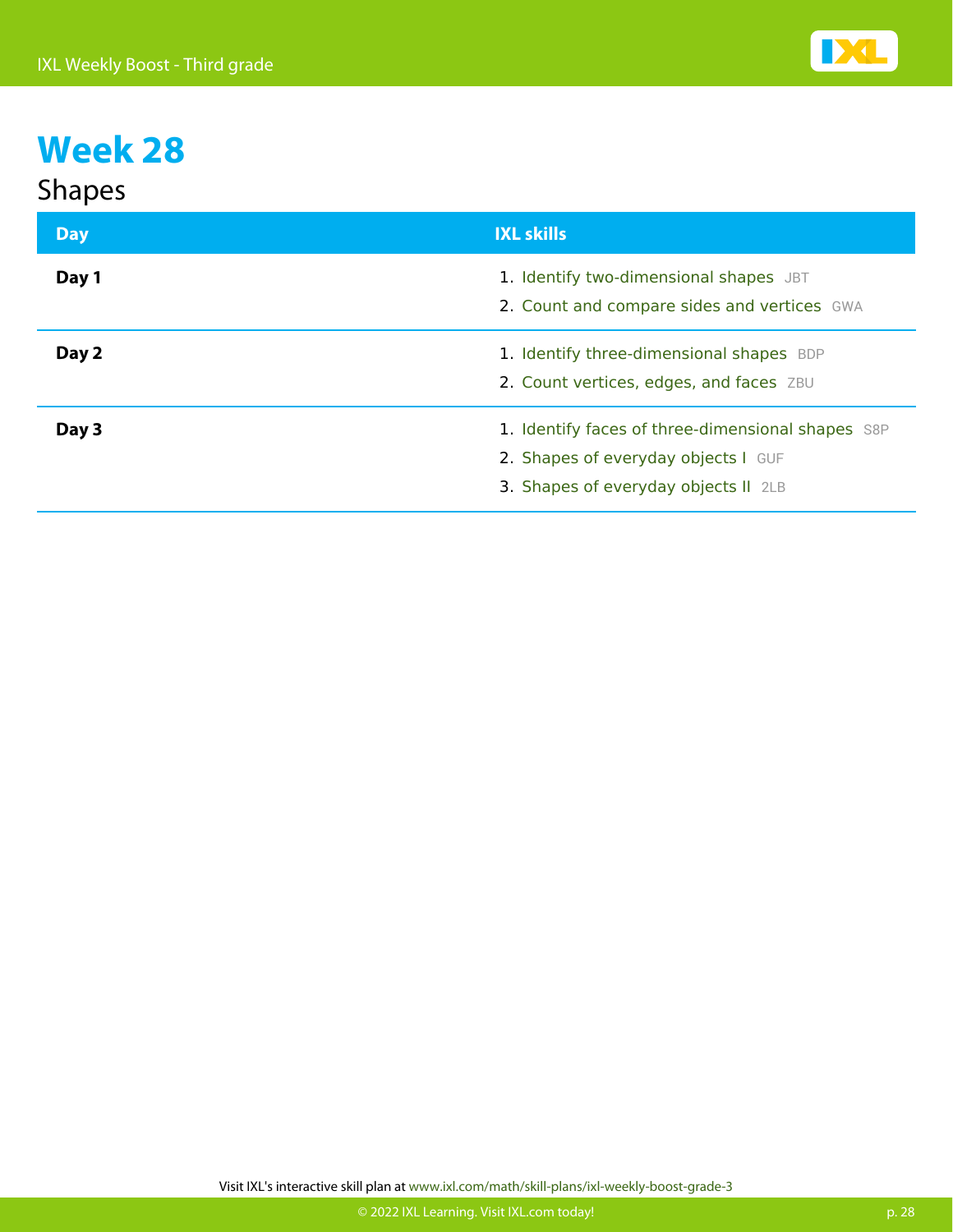#### Quadrilaterals

| <b>Day</b> | <b>IXL skills</b>                                                                                       |
|------------|---------------------------------------------------------------------------------------------------------|
| Day 1      | 1. Parallel sides in quadrilaterals 6E9<br>2. Identify parallelograms V6L<br>3. Identify trapezoids 67A |
| Day 2      | 1. Identify rectangles 47T<br>2. Identify rhombuses ZSD                                                 |
| Day 3      | 1. Classify quadrilaterals CNJ<br>2. Draw quadrilaterals 5KS                                            |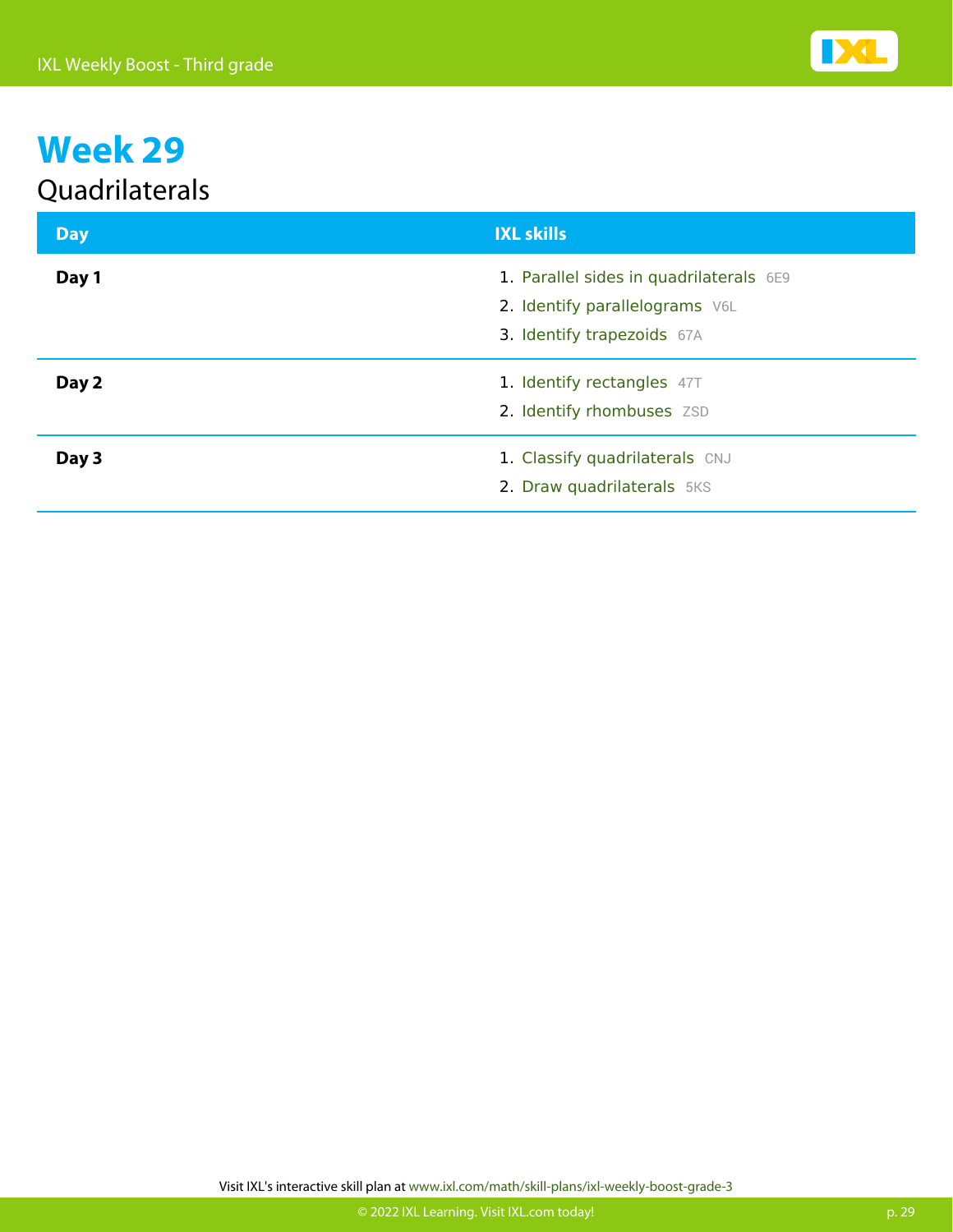#### Perimeter

| <b>Day</b> | <b>IXL skills</b>                                                              |
|------------|--------------------------------------------------------------------------------|
| Day 1      | 1. Perimeter of rectangles ZJT<br>2. Perimeter of rectilinear shapes 65Z       |
| Day 2      | 1. Perimeter of polygons LLY<br>2. Perimeter: find the missing side length T2V |
| Day 3      | 1. Perimeter: word problems CLD                                                |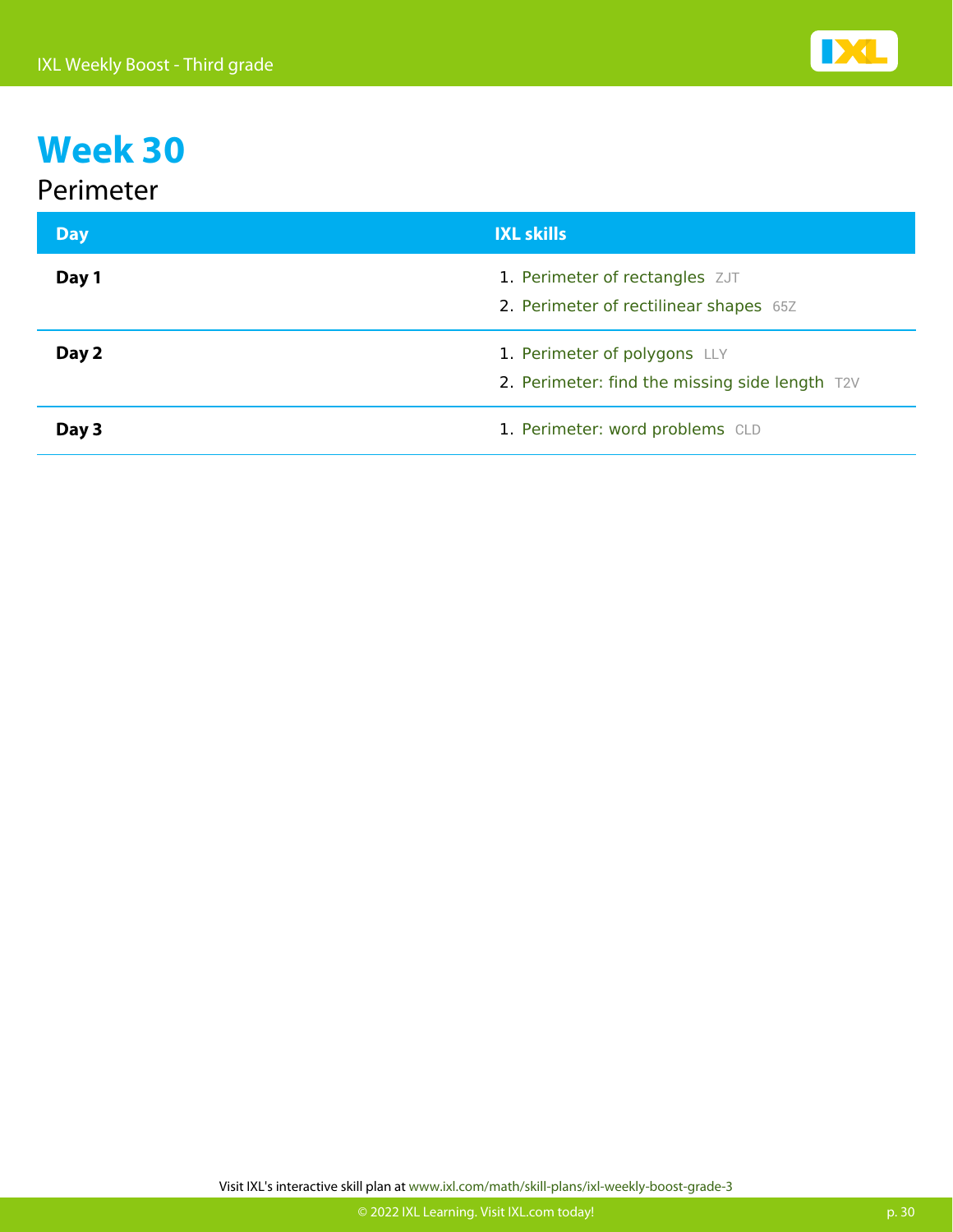

| Area       |                                                                                       |
|------------|---------------------------------------------------------------------------------------|
| <b>Day</b> | <b>IXL skills</b>                                                                     |
| Day 1      | 1. Find the area of figures made of unit<br>squares FLQ                               |
|            | 2. Select figures with a given area XR6                                               |
|            | 3. Select two figures with the same area 7GW                                          |
| Day 2      | 1. Tile a rectangle and find the area EKK                                             |
|            | 2. Multiply to find the area of a rectangle made of<br>unit squares S7G               |
| Day 3      | 1. Create figures with a given area Z2H<br>2. Create rectangles with a given area V73 |